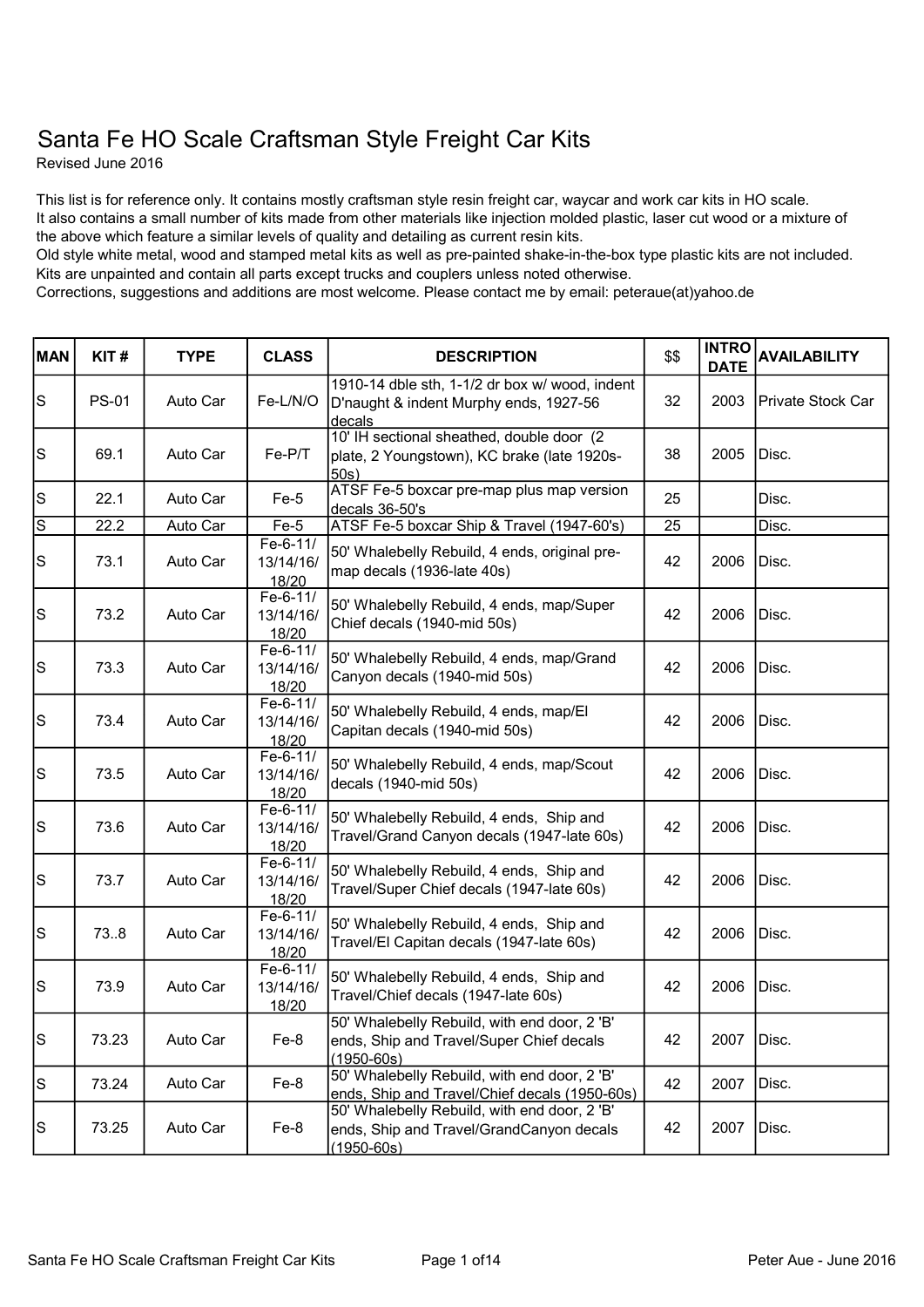| s         | 73.16        | Auto Car | Fe-8/9/13 | 50' Whalebelly Rebuild 11' 8" IH raised roof,<br>without end door, Map/Scout decals(1942-50s)                            | 44 | 2007 | Disc.             |
|-----------|--------------|----------|-----------|--------------------------------------------------------------------------------------------------------------------------|----|------|-------------------|
| s         | 73.17        | Auto Car | Fe-8/9/13 | 50' Whalebelly Rebuild 11' 8" IH raised roof,<br>without end door, Map/El Capitan decals(1942-<br>50s                    | 44 | 2007 | Disc.             |
| ls        | 73.18        | Auto Car | Fe-8/9/13 | 50' Whalebelly Rebuild 11' 8" IH raised roof,<br>without end door, Ship and Travel/Super Chief<br>decals (1947-60s)      | 44 | 2007 | Disc.             |
| S         | 73.19        | Auto Car | Fe-8/9/13 | 50' Whalebelly Rebuild 11' 8" IH raised roof,<br>without end door, Map/Scout decals (1947-50s)                           | 44 | 2007 | Disc.             |
| ls        | 73.10        | Auto Car | Fe-13     | 50' Whalebelly Rebuild, 12' 4" IH raised roof,<br>end door, 2 'B' ends, Map/Super Chief decals<br>(1941-mid 50s)         | 44 | 2007 | Disc.             |
| $\vert$ S | 73.11        | Auto Car | Fe-13     | 50' Whalebelly Rebuild, 12' 4" IH raised roof,<br>end door, 2 'B' ends, Map/Grand Canyon<br>decals (1941-mid 50s)        | 44 | 2007 | Disc.             |
| s         | 73.12        | Auto Car | Fe-13     | 50' Whalebelly Rebuild, 12' 4" IH raised roof,<br>end door, 2 'B' ends, Map/El Capitan decals<br>(1941-mid 50s)          | 44 | 2007 | Disc.             |
| s         | 73.13        | Auto Car | Fe-13     | 50' Whalebelly Rebuild, 12' 4" IH raised roof,<br>end door, 2 'B' ends, Ship and Travel/El<br>Capitan decals (1947-60)   | 44 | 2007 | Disc.             |
| s         | 73.14        | Auto Car | Fe-13     | 50' Whalebelly Rebuild, 12' 4" IH raised roof,<br>end door, 2 'B' ends, Ship and Travel/Super<br>Chief decals (1947-60)  | 44 | 2007 | Disc.             |
| $\vert$ S | 73.15        | Auto Car | Fe-13     | 50' Whalebelly Rebuild, 12' 4" IH raised roof,<br>end door, 2 'B' ends, Ship and Travel/Grand<br>Canyon decals (1947-60) | 44 | 2007 | Disc.             |
| $\vert$ S | 73.20        | Auto Car | Fe-13     | 50' Whalebelly Rebuild 10' 10" IH raised roof,<br>with end door, Map/Scout decals (1942-50s)                             | 44 | 2007 | Disc.             |
| $\vert$ S | 73.21        | Auto Car | Fe-13     | 50' Whalebelly Rebuild 10' 10" IH raised roof,<br>with end door, Map/Grand Canyon decals<br>$(1942 - 50s)$               | 44 | 2007 | Disc.             |
| S         | 73.22        | Auto Car | Fe-13     | 50' Whalebelly Rebuild 10' 10" IH raised roof,<br>with end door, Map/El Capitan decals (1942-<br>50s                     | 44 | 2007 | Disc.             |
| ΓS        | <b>PS.22</b> | Auto Car | Fe-15     | 40' Rebuild with end door                                                                                                | 32 | 2002 | Closeout 2003     |
| s         | <b>MK.22</b> | Auto Car | Fe-21     | Conversion kit for P2K 50' single door box car,<br>end, side sill, decals                                                | 12 | 2008 | Private Stock     |
| S         | MK.17        | Auto Car | Fe-22/23  | Conversion kit for 50' steel rebuild, end, side<br>sills, decals                                                         | 10 | 2006 | Private Stock Car |
| $\vert$ S | 101.1        | Auto Car | Fe-24     | 50' Steel double door express boxcar, Dulux<br>Gold straight map/Grand Canyon decals (1941-<br>1945)                     | 45 | 2011 | Disc.             |
| S         | 101.2        | Auto Car | Fe-24     | 50' Steel double door express boxcar, Dulux<br>Gold straight map/Scout decals (1941-1945)                                | 45 | 2011 | Disc.             |
| $\vert$ S | 101.3        | Auto Car | Fe-24     | 50' Steel double door express boxcar, Dulux<br>Gold straight map/El Capitan decals (1941-<br>1945                        | 45 | 2011 | Disc.             |
| S         | 101.4        | Auto Car | Fe-24     | 50' Steel double door express boxcar, Dulux<br>Gold "Express" with b&w herald and off-line<br>reweigh decals (1943-60s)  | 45 | 2011 | Disc.             |
| $\vert$ S | 101.5        | Auto Car | Fe-24     | 50' Steel double door freight boxcar, straight<br>map/El Capitan decals (1941-50s)                                       | 43 | 2011 | Disc.             |
| S         | 101.6        | Auto Car | Fe-24     | 50' Steel double door freight boxcar, straight<br>map/Super Chief decals (1941-50s)                                      | 43 | 2011 | Disc.             |
|           |              |          |           |                                                                                                                          |    |      |                   |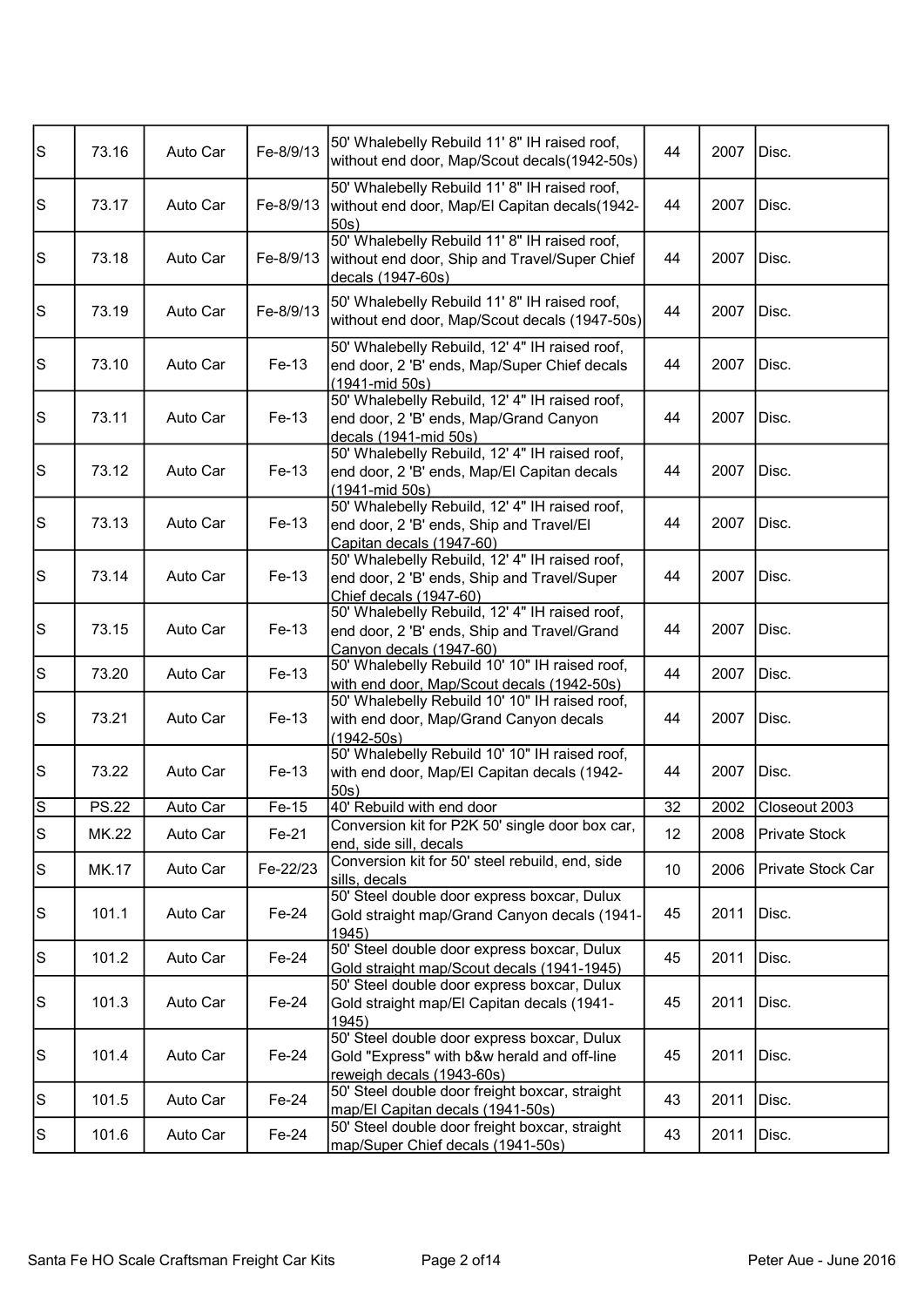| s           | 101.7   | Auto Car | Fe-24               | 50' Steel double door freight boxcar, straight<br>map/Grand Canyon decals (1941-50s)         | 43 | 2011 | Disc.       |
|-------------|---------|----------|---------------------|----------------------------------------------------------------------------------------------|----|------|-------------|
| $\mathbb S$ | 101.8   | Auto Car | Fe-24               | 50' Steel double door freight boxcar, Ship and<br>Travel/Chief decals (1947-60s)             | 43 | 2011 | Disc.       |
| $\mathbb S$ | 101.9   | Auto Car | Fe-24               | 50' Steel double door freight boxcar, Ship and<br>Travel/El Capitan decals (1947-60s)        | 43 | 2011 | Disc.       |
| $\mathbb S$ | 101.10  | Auto Car | Fe-24               | 50' Steel double door freight boxcar, Ship and<br>Travel/Super Chief decals (1947-60s)       | 43 | 2011 | Disc.       |
| $\mathbb S$ | 100.7   | Auto Car | Fe-25               | Steel rebuilt autocar, wood running boards,<br>straight map/Grand Canyon decals (1942-50s)   | 43 | 2011 | Disc.       |
| $\mathbb S$ | 100.8   | Auto Car | Fe-25               | Steel rebuilt autocar, wood running boards,<br>straight map/Super Chief decals (1942-50s)    | 43 | 2011 | Disc.       |
| ls          | 100.9   | Auto Car | Fe-25               | Steel rebuilt autocar, wood running boards,<br>straight map/Scout decals (1942-50s)          | 43 | 2011 | Disc.       |
| ls          | 100.10  | Auto Car | Fe-25               | Steel rebuilt autocar, wood running boards,<br>Ship and Travel/Super Chief decals (1942-50s) | 43 | 2011 | Disc.       |
| ls          | 100.11  | Auto Car | Fe-25               | Steel rebuilt autocar, wood running boards,<br>Ship and Travel/El Capitan decals (1942-50s)  | 43 | 2011 | Disc.       |
| $\mathbf S$ | 100.12  | Auto Car | Fe-25               | Steel rebuilt autocar, wood running boards,<br>Ship and Travel/Chief decals (1942-50s)       | 43 | 2011 | Disc.       |
| $\mathbb S$ | 40.1.1R | Auto Car | Fe-26               | 40' Double door automobile/parts car, straight<br>map/Grand Canyon decals (1945-50s)         | 42 | 2010 | Disc.       |
| $\mathbb S$ | 40.1.2R | Auto Car | Fe-26               | 40' Double door automobile/parts car, straight<br>map/Super Chief decals (1945-50s)          | 42 | 2010 | Disc.       |
| $\mathbf S$ | 40.1.3R | Auto Car | Fe-26               | 40' Double door automobile/parts car, Ship<br>and Travel/Chief decals (1947-60s)             | 42 | 2010 | Disc.       |
| ls          | 40.1.4R | Auto Car | Fe-26               | 40' Double door automobile/parts car, Ship<br>and Travel/Texas Chief decals (1948-60s)       | 42 | 2010 | Disc.       |
| W           | 7801    | Boxcar   | Bx-O                | As delivered 1905 - 1907 w/o safety appliances                                               | 38 |      | Listed 2016 |
| W           | 7811    | Boxcar   | Bx-O                | With safety appliances added in 1910s                                                        | 38 |      | Listed 2016 |
| W           | 7851    | Boxcar   | <b>Bx-O/5</b>       | Murphy Ends, rebuilt beginning 1925 running<br>into 1940s                                    | 38 |      | Listed 2016 |
| W           | 7852    | Boxcar   | Bx-O/14             | Dreadnaught Ends, rebuilt beginning 1931<br>running into 1940s                               | 38 |      | Listed 2016 |
| lw          | 7861    | Boxcar   | $Bx-O/5$            | New roofs and bottom door rollers in 1930's<br>running into early 1950s                      | 38 |      | Listed 2016 |
| W           | 7862    | Boxcar   | <b>Bx-O/14</b>      | New roofs and bottom door rollers in 1930's<br>running into early 1950s                      | 38 |      | Listed 2016 |
| lw          | 7863    | Boxcar   | Bx-O                | Original DS ends, new roof and bottom rollers<br>running into early 1950s                    | 38 |      | Listed 2016 |
| lW          | 4001    | Boxcar   | Bx-W/<br>15/16/17   | Bx-W delivered 1910 rebuilt to Bx-15/16/17<br>running into mid-1950s                         | 38 |      | Listed 2016 |
| W           | 4021    | Boxcar   | $Bx-X/$<br>15/16/17 | Bx-X delivered 1912 rebuilt to Bx-15/16/17<br>running into mid-1950s                         | 38 |      | Listed 2016 |
| lw          | 4031    | Boxcar   | <b>Bx-Y/17</b>      | Bx-Y delivered 1914 rebuilt to Bx-17 running<br>into mid-1950s                               | 38 |      | Listed 2016 |
| lw          | 1401    | Boxcar   | Bx-Z                | Bx-Z boxcar throughout its life, 1915-1958                                                   | 38 |      | Listed 2016 |
| lw          | 3801    | Boxcar   | $Bx-2$              | USRA Design (1919-1942)                                                                      | 34 |      | Listed 2016 |
| W           | 3854    | Boxcar   | $Bx-2$              | USRA Design with side banding (late 1920s-<br>1942)                                          | 38 |      | Listed 2016 |
| lw          | 3601    | Boxcar   | $Bx-3$              | Orig. design with plate doors & K-brakes 1924-<br>1940s                                      | 38 |      | Listed 2016 |
| lW          | 3651    | Boxcar   | $Bx-3$              | Cars rebuilt with new doors & AB brakes 1940s<br>$-1960s$                                    | 38 |      | Listed 2016 |
| W           | 3702    | Boxcar   | $Bx-3$              | Bx-3 converted to reefer config. For company<br>Salt Service (1951-58)                       | 38 |      | Listed 2016 |
|             |         |          |                     |                                                                                              |    |      |             |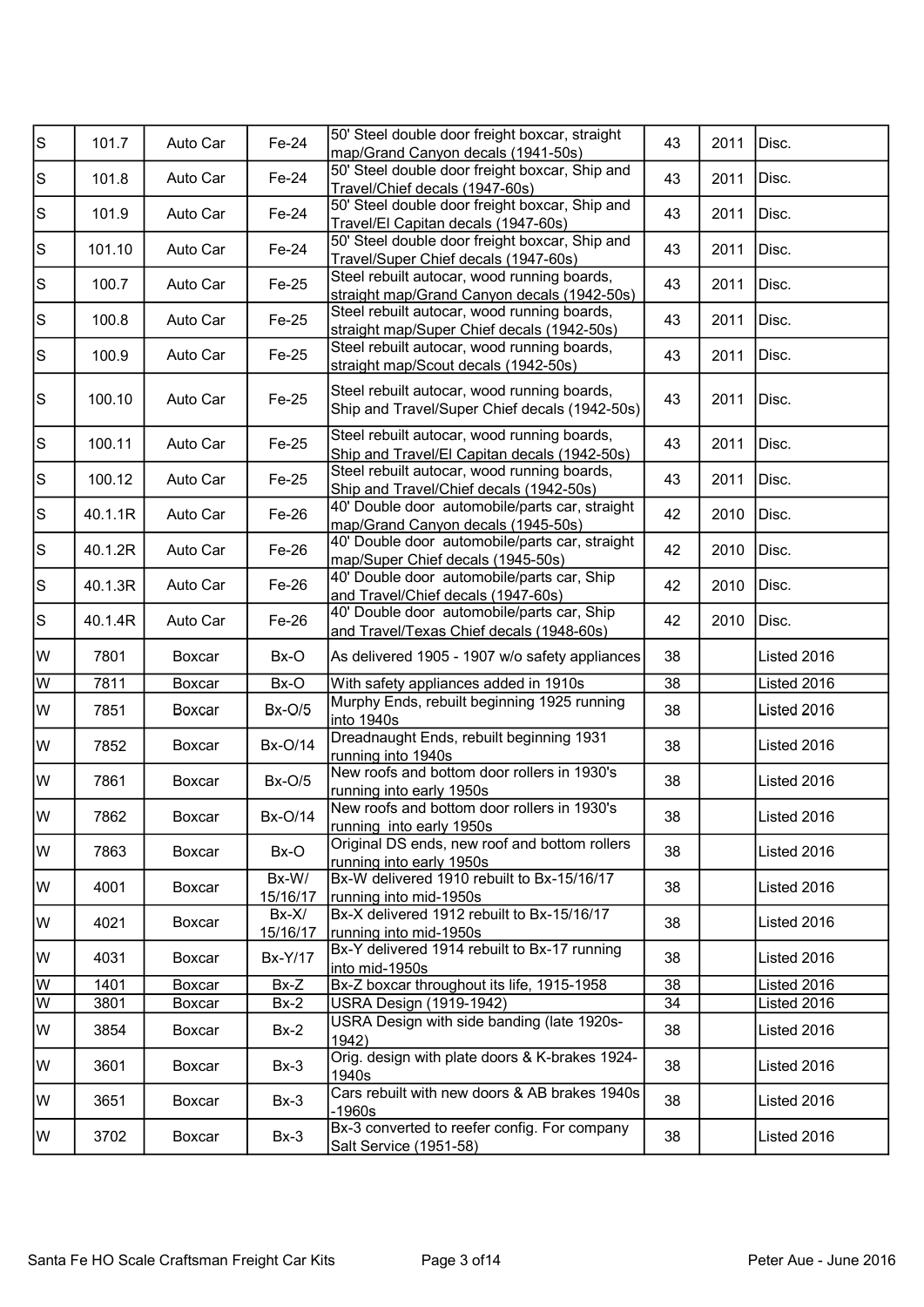| lw                      | 3652                | Boxcar | $Bx-6$       | Cars rebuilt 1951 for zinc concentrate service<br>running into early 1970's               | 38              |      | Listed 2016                |
|-------------------------|---------------------|--------|--------------|-------------------------------------------------------------------------------------------|-----------------|------|----------------------------|
| ß                       | 37.1                | Boxcar | Bx-8         | 3' herald decals (1926-late 40s)                                                          | 38              |      | Disc.                      |
| $\overline{s}$          | 37.2                | Boxcar | Bx-8         | Straight map decals (1940-mid 40s)                                                        | 38              |      | Disc.                      |
| $\overline{s}$          | $\overline{37}$ . 3 | Boxcar | Bx9/10       | 3' herald decals (1927-late 40s)                                                          | $\overline{38}$ |      | Disc.                      |
| डि                      | 37.4                | Boxcar | Bx9/10       | Straight map decals (1940-late 40s)                                                       | $\overline{38}$ |      | Disc.                      |
| w                       | 4601                | Boxcar | <b>Bx-11</b> | 40' single sheathed wood (1929-60s)                                                       | 38              |      | Listed 2016                |
| $\overline{\mathsf{w}}$ | 4701                | Boxcar | <b>Bx-12</b> | 40' single sheathed wood (1930-60s)                                                       | 38              |      | Listed 2016                |
| $\overline{\mathsf{w}}$ | 4751                | Boxcar | <b>Bx-12</b> | Raised roof (early 1940s-early 70s)                                                       | $\overline{38}$ |      | Listed 2016                |
| $\overline{\mathsf{w}}$ | 4801                | Boxcar | <b>Bx-13</b> | 40' single sheathed wood (1931-60s)                                                       | $\overline{38}$ |      | Listed 2016                |
| s                       | 39.12               | Boxcar | <b>Bx-22</b> | 40' Howe truss, Dreadnaught ends                                                          | 38              | 1997 | Disc.                      |
| <b>SM</b>               | 114.4               | Boxcar | <b>Bx-26</b> | "Interim" AAR Boxcar, straight map/ Grand<br>Canyon decals (1940-mid 50s)                 | 40              |      | Disc. 2011                 |
| <b>SM</b>               | 114.5               | Boxcar | <b>Bx-26</b> | "Interim" AAR Boxcar, straight map/ Scout<br>decals (1940-mid 50s)                        | 40              |      | Disc. 2011                 |
| <b>SM</b>               | 114.6               | Boxcar | <b>Bx-26</b> | "Interim" AAR Boxcar, straight map/ El Capitan<br>decals (1940-mid 50s)                   | 40              |      | Disc. 2011                 |
| <b>SM</b>               | 114.7               | Boxcar | <b>Bx-26</b> | "Interim" AAR Boxcar, straight map/ Super<br>Chief decals (1940-mid 50s)                  | 40              |      | Disc. 2011                 |
| <b>SM</b>               | 114.8               | Boxcar | <b>Bx-26</b> | "Interim" AAR Boxcar, straight map/ Chief<br>decals (1940-mid 50s)                        | 40              |      | Disc. 2011                 |
| ls                      | 64.37               | Boxcar | <b>Bx-28</b> | 10' IH USRA reblt. Boxcar with simplified pre-<br>map decals (1937-early 50s)             | 38              | 2007 | Disc.                      |
| ls.                     | 64.39               | Boxcar | <b>Bx-28</b> | 10' IH USRA reblt. Boxcar with map/El Capitan<br>decals (1940-mid 50s)                    | 38              | 2007 | Disc.                      |
| ls.                     | 64.41               | Boxcar | <b>Bx-28</b> | 10' IH USRA reblt. Boxcar with map/El Capitan<br>decals (1940-mid 50s)                    | 38              | 2007 | Disc.                      |
| ls.                     | 64.43               | Boxcar | <b>Bx-28</b> | 10' IH USRA reblt. Boxcar with map/Super<br>Chief decals (1940-mid 50s)                   | 38              | 2007 | Disc.                      |
| ls                      | 64.45               | Boxcar | <b>Bx-28</b> | 10' IH USRA reblt. Boxcar with Ship and<br>Travel/Super Chief decals (1947-60s)           | 38              | 2007 | Disc.                      |
| ls.                     | 64.47               | Boxcar | <b>Bx-28</b> | 10' IH USRA reblt. Boxcar with Ship and<br>Travel/Chief decals (1947-60s)                 | 38              | 2007 | Disc.                      |
| ls                      | 64.38               | Boxcar | <b>Bx-31</b> | 10' IH USRA reblt. Boxcar with simplified pre-<br>map decals (1937-early 50s)             | 38              | 2007 | Disc.                      |
| ls                      | 64.40               | Boxcar | <b>Bx-31</b> | 10' IH USRA reblt. Boxcar with map/El Capitan<br>decals (1940-mid 50s)                    | 38              | 2007 | Disc.                      |
| ls                      | 64.42               | Boxcar | <b>Bx-31</b> | 10' IH USRA reblt. Boxcar with map/El Capitan<br>decals (1940-mid 50s)                    | 38              | 2007 | Disc.                      |
| ls                      | 64.44               | Boxcar | <b>Bx-31</b> | 10' IH USRA reblt. Boxcar with map/Super<br>Chief decals (1940-mid 50s)                   | 38              | 2007 | Disc.                      |
| $\vert$ S               | 64.46               | Boxcar | <b>Bx-31</b> | 10' IH USRA reblt. Boxcar with Ship and<br>Travel/Super Chief decals (1947-60s)           | 38              | 2007 | Disc.                      |
| ls.                     | 64.48               | Boxcar | <b>Bx-31</b> | 10' IH USRA reblt. Boxcar with Ship and<br>Travel/Chief decals (1947-60s)                 | 38              | 2007 | Disc.                      |
| ls                      | 9.3                 | Boxcar | <b>Bx-32</b> | 40ton curved map decals (1940-early 50s)                                                  | 25              | 1991 | Disc. - Replacem.<br>64.24 |
| ls.                     | 64.23               | Boxcar | <b>Bx-32</b> | 10' 4" IH USRA rebuilt boxcar, simplified pre-<br>map decals (1937-early 50s)             | 38              | 2006 | Disc.                      |
| ls                      | 64.24               | Boxcar | <b>Bx-32</b> | 10' 4" IH USRA rebuilt boxcar, curved<br>map/Scout decals (1940-early 50s)                | 38              | 2006 | Disc.                      |
| ls                      | 9.4                 | Boxcar | <b>Bx-33</b> | 50ton curved map decals (1940-early 50s)                                                  | 25              | 1991 | Disc. - Replacem.<br>64.25 |
| $\vert$ S               | 9.5                 | Boxcar | <b>Bx-33</b> | 50ton early straight map decals (1940-mid 50s)                                            | 25              | 1991 | Disc. - Replacem.<br>64.25 |
| ls                      | 64.25               | Boxcar | <b>Bx-33</b> | 10' 4" IH USRA rebuilt boxcar, curved map/EI<br>Capitan decals (1940-early 50s)           | 38              | 2006 | Disc.                      |
| $\vert$ S               | 64.26               | Boxcar | <b>Bx-33</b> | 10' 4" IH USRA rebuilt boxcar, early straight<br>map/Grand Canyon decals (1940-early 50s) | 38              | 2006 | Disc.                      |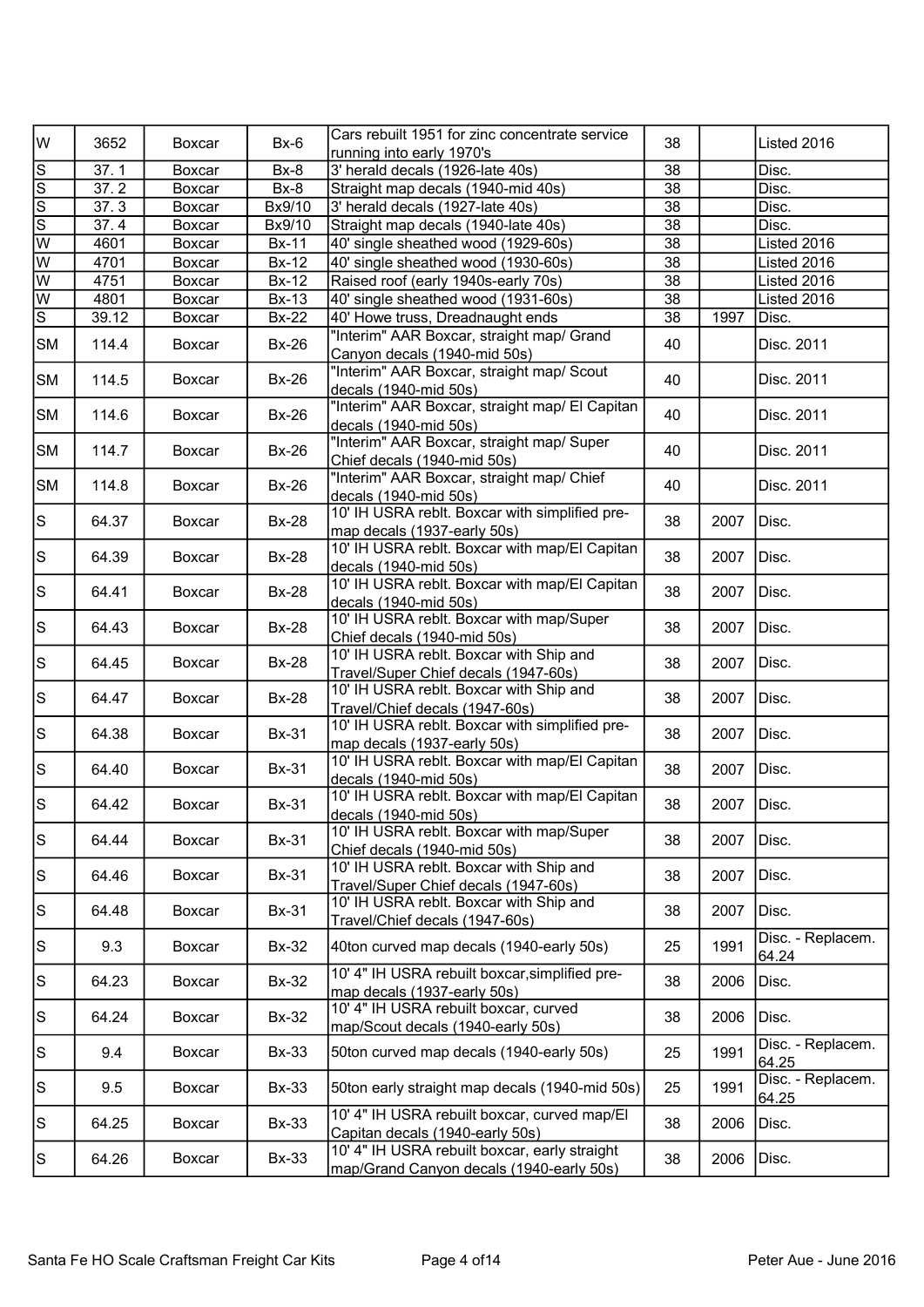| s         | 64.27 | Boxcar | <b>Bx-33</b> | 10' 4" IH USRA rebuilt boxcar, early straight<br>map/Super Chief decals (1940-early 50s)             | 38    | 2006 | Disc.                            |
|-----------|-------|--------|--------------|------------------------------------------------------------------------------------------------------|-------|------|----------------------------------|
| S         | 64.28 | Boxcar | <b>Bx-33</b> | 10' 4" IH USRA rebuilt boxcar, early straight<br>map/Scout decals (1940-early 50s)                   | 38    | 2006 | Disc.                            |
| $\vert$ S | 9.6   | Boxcar | <b>Bx-36</b> | 40ton full width ends late map decals (1940s-<br>mid 50s)                                            | 25    | 1991 | Disc. - Replacem.<br>64.29/30    |
| S         | 9.7   | Boxcar | <b>Bx-36</b> | 40ton full width ends Buy War Bonds decals<br>(1940s-mid 50s)                                        | 25    | 1992 | Disc. - Replacem.<br>64.31/32/33 |
| $\vert$ S | 64.29 | Boxcar | <b>Bx-36</b> | 10' 4" IH USRA rebuilt boxcar, straight<br>map/Scout decals (1940-mid 50s)                           | 38    | 2006 | Disc.                            |
| $\vert$ S | 64.30 | Boxcar | <b>Bx-36</b> | 10' 4" IH USRA rebuilt boxcar, straight<br>map/Chief decals (1940-mid 50s)                           | 38    | 2006 | Disc.                            |
| $\vert$ S | 64.31 | Boxcar | <b>Bx-36</b> | 10' 4" IH USRA rebuilt boxcar, straight map/EI<br>Capitan/Buy War Bonds decals (1940-mid 50s)        | 38    | 2006 | Disc.                            |
| $\vert$ S | 64.32 | Boxcar | <b>Bx-36</b> | 10' 4" IH USRA rebuilt boxcar, straight<br>map/Super Chief/Buy War Bonds decals (1940-<br>mid 50s)   | 38    | 2006 | Disc.                            |
| $\vert$ S | 64.33 | Boxcar | <b>Bx-36</b> | 10' 4" IH USRA rebuilt boxcar, straight<br>map/Grand Canyon/Buy War Bonds decals<br>(1940-mid 50s)   | 38    | 2006 | Disc.                            |
| $\vert$ S | 64.34 | Boxcar | <b>Bx-36</b> | 10' 4" IH USRA rebuilt boxcar, Ship and<br>Travel/Texas Chief decals (1947-early 70s)                | 38    | 2006 | Disc.                            |
| Ω         | 31.4  | Boxcar | <b>Bx-37</b> | Wood roofwalk straight map                                                                           | 26    | 1994 | Disc. 2002                       |
| l co      | 31.5  | Boxcar | <b>Bx-37</b> | Wood roofwalk Ship and Travel                                                                        | 26    | 1994 | Disc. 2002                       |
|           | 40899 | Boxcar | Bx-37/43     | 40' 10'6" Modified AAR boxcar (5)                                                                    | 11.95 |      | Disc.                            |
| $\vert$ S | 29.8  | Boxcar | <b>Bx-38</b> | 40' war emergency boxcar 2' herald (1944-50s)                                                        | 38    | 1994 | Disc.                            |
| $\vert$ S | 29.9  | Boxcar | <b>Bx-38</b> | 40' war emergency boxcar 3' herald (early<br>1950s-60s)                                              | 38    | 1994 | Disc.                            |
| H         | 41070 | Boxcar | <b>Bx-38</b> | 40' war emergency boxcar (1944-mid 70s)<br>Injection molded plastic (5)                              | 19.95 | 2009 | Listed 2016                      |
| s         | 29.20 | Boxcar | <b>Bx-39</b> | 50' war emergency boxcar heralds, hide<br>loading stecils (1944-60s)                                 | 42    | 1994 | Disc.                            |
| $\vert$ S | 100.1 | Boxcar | <b>Bx-40</b> | 50' Steel rebuilt boxcar, wood running boards,<br>straight map/El Capitan decals (1942-50s)          | 43    | 2011 | Disc.                            |
| ls        | 100.2 | Boxcar | <b>Bx-40</b> | 50' Steel rebuilt boxcar, wood running boards,<br>straight map/Scout decals (1942-50s)               | 43    | 2011 | Disc.                            |
| ls        | 100.3 | Boxcar | <b>Bx-40</b> | 50' Steel rebuilt boxcar, wood running boards,<br>straight map/Super Chief decals (1942-50s)         | 43    | 2011 | Disc.                            |
| S         | 100.4 | Boxcar | Bx-40        | 50' Steel rebuilt boxcar, wood running boards,<br>Ship and Travel/Grand Canyon decals (1947-<br>50s) | 43    | 2011 | Disc.                            |
| $\vert$ S | 100.5 | Boxcar | <b>Bx-40</b> | 50' Steel rebuilt boxcar, wood running boards,<br>Ship and Travel/Super Chief decals (1947-50s)      | 43    | 2011 | Disc.                            |
| $\vert$ S | 100.6 | Boxcar | <b>Bx-40</b> | 50' Steel rebuilt boxcar, wood running boards,<br>Ship and Travel/SF Chief decals (1954-late<br>50s) | 43    | 2011 | Disc.                            |
| ls        | 98.1  | Boxcar | Bx-41,45     | 40' Rebuilt boxcar, wood running boards,<br>straight map/Grand Canyon decals (1944-50s)              | 42    | 2010 | Disc.                            |
| $\vert$ S | 98.2  | Boxcar | Bx-41,45     | 40' Rebuilt boxcar, wood running boards,<br>straight map/Chief decals (1944-50s)                     | 42    | 2010 | Disc.                            |
| S         | 98.3  | Boxcar | Bx-41,45     | 40' Rebuilt boxcar, wood running boards,<br>straight map/Super Chief decals (1944-50s)               | 42    | 2010 | Disc.                            |
| S         | 98.4  | Boxcar | Bx-41,45     | 40' Rebuilt boxcar, wood running boards, Ship<br>and Travel/Chief decals (1947-50s)                  | 42    | 2010 | Disc.                            |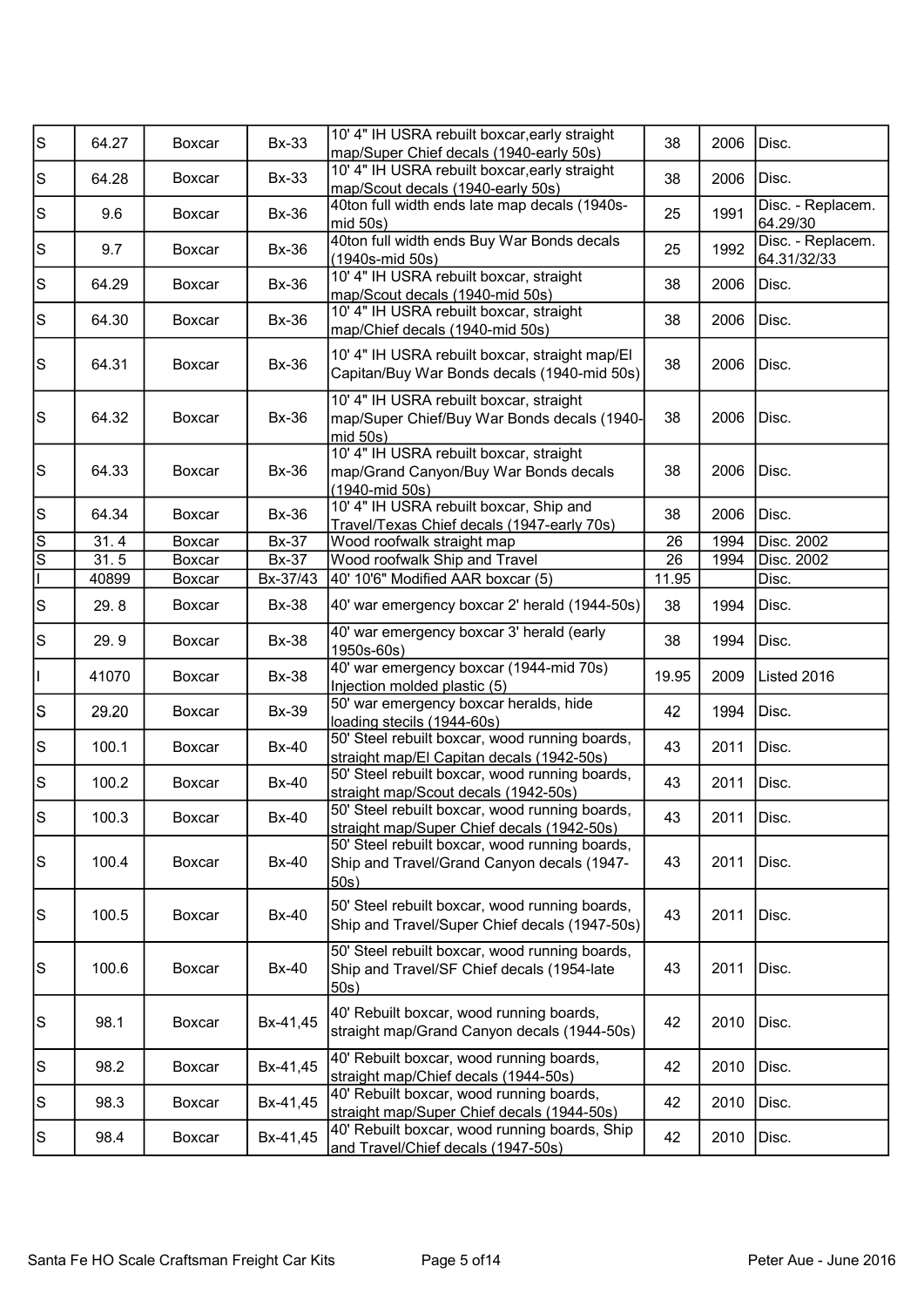| s                                                                                         | 98.5  | Boxcar        | Bx-41,45        | 40' Rebuilt boxcar, wood running boards, Ship<br>and Travel/Super Chief decals (1947-50s)                                    | 42 | 2010 | Disc.            |
|-------------------------------------------------------------------------------------------|-------|---------------|-----------------|------------------------------------------------------------------------------------------------------------------------------|----|------|------------------|
| $\mathsf S$                                                                               | 98.6  | Boxcar        | Bx-41,45        | 40' Rebuilt boxcar, wood running boards, Ship<br>and Travel/El Capitan decals (1947-50s)                                     | 42 | 2010 | Disc.            |
| $\mathsf{S}% _{\mathcal{A}}\left( t\right) \equiv\mathsf{S}_{\mathcal{A}}\left( t\right)$ | 98.7  | Boxcar        | Bx-42,46        | 40' Rebuilt boxcar, wood running boards,<br>straight map/Grand Canyon decals (1944-50s)                                      | 42 | 2010 | Disc.            |
| $\mathbb S$                                                                               | 98.8  | <b>Boxcar</b> | Bx-42,46        | 40' Rebuilt boxcar, wood running boards,<br>straight map/Chief decals (1944-50s)                                             | 42 | 2010 | Disc.            |
| $\mathbb S$                                                                               | 98.9  | Boxcar        | Bx-42,46        | 40' Rebuilt boxcar, wood running boards,<br>straight map/Super Chief decals (1944-50s)                                       | 42 | 2010 | Disc.            |
| $\mathbb S$                                                                               | 98.10 | Boxcar        | Bx-42,46        | 40' Rebuilt boxcar, wood running boards, Ship<br>and Travel/Chief decals (1947-50s)                                          | 42 | 2010 | Disc.            |
| $\mathbb S$                                                                               | 98.11 | Boxcar        | Bx-42,46        | 40' Rebuilt boxcar, wood running boards, Ship<br>and Travel/Super Chief decals (1947-50s)                                    | 42 | 2010 | Disc.            |
| $\mathbf S$                                                                               | 98.12 | Boxcar        | Bx-42,46        | 40' Rebuilt boxcar, wood running boards, Ship<br>and Travel/El Capitan decals (1947-50s)                                     | 42 | 2010 | Disc.            |
| $\overline{s}$                                                                            | MK. 9 | Boxcar        | Bx-41-49        | Bx-41-49 underframe, side sills and decals                                                                                   |    | 2002 | Gift Spring 2004 |
| <b>SM</b>                                                                                 | 108.1 | Boxcar        | <b>Bx-44</b>    | AAR Boxcar, straight map/ Grand Canyon<br>decals (1946-mid 50s) Conversion kit including<br>Branchline undec. boxcar kit (3) | 36 |      | Disc. 2011       |
| <b>SM</b>                                                                                 | 108.2 | <b>Boxcar</b> | <b>Bx-44</b>    | AAR Boxcar, straight map/Scout decals (1946-<br>mid 50s) Conversion kit including Branchline<br>undec. boxcar kit (3)        | 36 |      | Disc. 2011       |
| <b>SM</b>                                                                                 | 108.3 | Boxcar        | Bx-44           | AAR Boxcar, straight map/El Capitan decals<br>(1946-mid 50s) Conversion kit including<br>Branchline undec. boxcar kit (3)    | 36 |      | Disc. 2011       |
| <b>SM</b>                                                                                 | 108.4 | Boxcar        | <b>Bx-44</b>    | AAR Boxcar, straight map/Super Chief decals<br>(1946-mid 50s) Conversion kit including<br>Branchline undec. boxcar kit (3)   | 36 |      | Disc. 2011       |
| <b>SM</b>                                                                                 | 108.5 | Boxcar        | <b>Bx-44</b>    | AAR Boxcar, straight map/Chief decals (1946-<br>mid 50s) Conversion kit including Branchline<br>undec. boxcar kit (3)        | 36 |      | Disc. 2011       |
| <b>YMW</b>                                                                                | 105.1 | Boxcar        | Bx-<br>48/50/51 | 12-panel, 40' steel boxcar, rectangular panel<br>roof, Apex Trilock running boards                                           | 60 | 2015 | Listed 2016      |
| $\mathbb S$                                                                               | U2.1  | Boxcar        | <b>Bx-49</b>    | Rebuild of Bx-9/10 Ship and Travel decals<br>$(1947 - 60s)$                                                                  | 25 | 1992 | Disc.            |
| s                                                                                         | 98.13 | Boxcar        | Bx-49           | 40' Rebuilt boxcar, etched steel running<br>boards, Ship and Travel/Chief decals (1947-<br>50s)                              | 44 | 2010 | Disc.            |
| $\mathbb S$                                                                               | 98.14 | Boxcar        | Bx-49           | 40' Rebuilt boxcar, etched steel running<br>boards, Ship and Travel/Super Chief decals<br>$(1947 - 50s)$                     | 44 | 2010 | Disc.            |
| $\mathbb S$                                                                               | 98.15 | Boxcar        | Bx-49           | 40' Rebuilt boxcar, etched steel running<br>boards, Ship and Travel/El Capitan decals<br>$(1947 - 50s)$                      | 44 | 2010 | Disc.            |
| <b>YMW</b>                                                                                | 105.2 | Boxcar        | Bx-<br>53/60/62 | 12-panel, 40' steel boxcar, diagonal panel roof,<br>Apex Trilock running boards                                              | 60 | 2015 | Listed 2016      |
| $\mathbb S$                                                                               | 69.2  | Boxcar        | Bx-56           | 10' IH sectional sheathed double door boxcar,<br>AB brakes, 8 doors to cover all variations<br>$(1949 - 70s)$                | 38 | 2005 | Disc.            |
| $\mathbb S$                                                                               | 69.3  | Boxcar        | Bx-56           | Bx-56 10' IH sectional sheathed wood single<br>door boxcar, AB brakes, 4 doors to cover all<br>variations, (1949-70s)        | 38 | 2005 | Disc.            |
| $\mathbb S$                                                                               | 69.4  | Boxcar        | <b>Bx-58</b>    | Bx-58 10' IH sectional sheathed wood single<br>door boxcar w/ plate section (1950-70s)                                       | 38 | 2005 | Disc.            |
| <b>YMW</b>                                                                                | 105.3 | Boxcar        | Bx-<br>53/60/62 | 12-panel, 40' steel boxcar, diagonal panel roof,<br>US Gypsum running boards                                                 | 60 | 2015 | Listed 2016      |
| s                                                                                         | 45.10 | Flat Car      | Ft-G            | 40' 4" fishbelly flatcar (1905-late 1940s)                                                                                   | 30 | 2009 | Disc.            |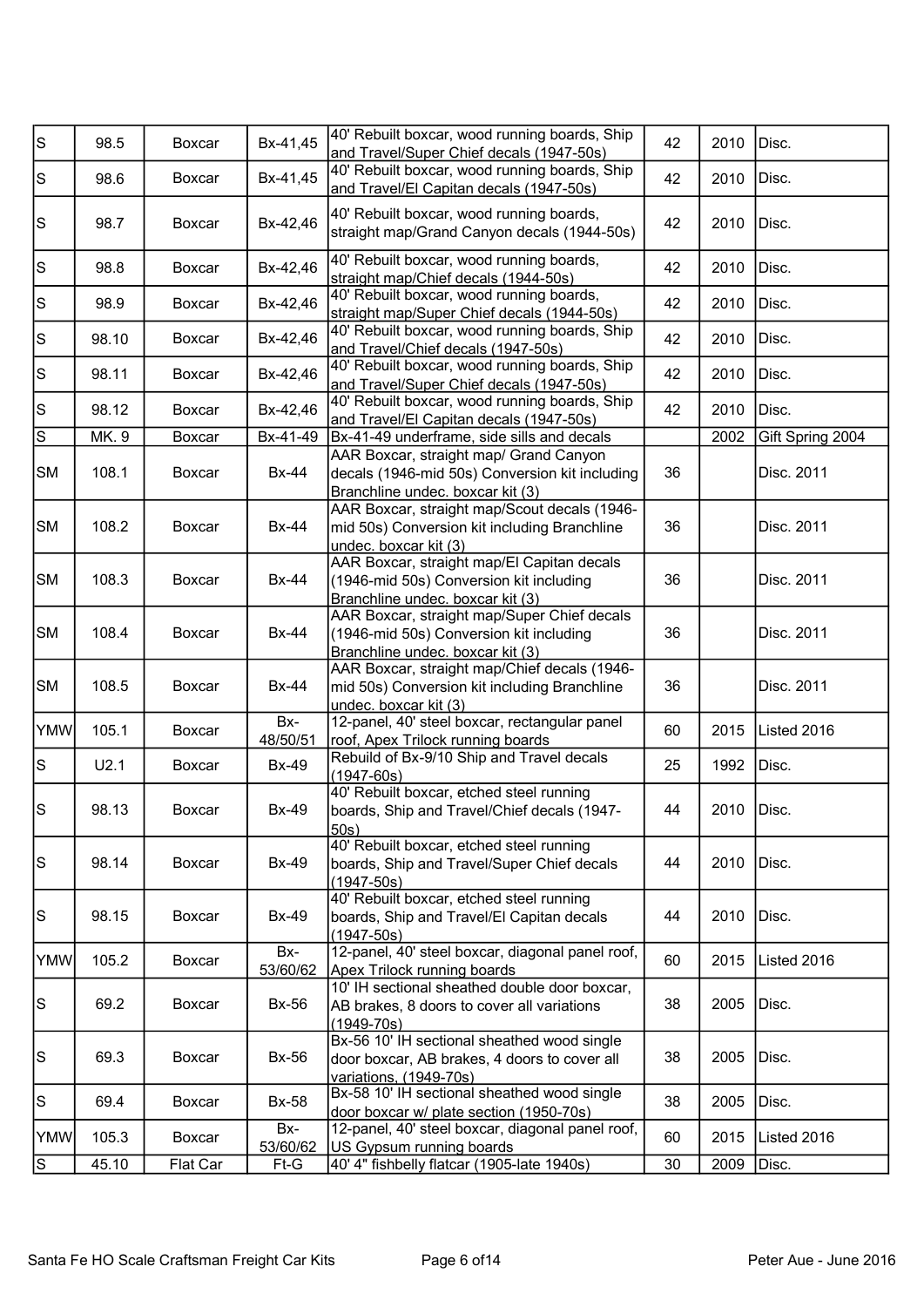| ।ऽ               | 45.11   | Flat Car                | Ft-G                      | 40' 4" fishbelly flatcar, MOW (1920s-50s)                                                 | 30             | 2009 | Disc.       |
|------------------|---------|-------------------------|---------------------------|-------------------------------------------------------------------------------------------|----------------|------|-------------|
| Ιs               | 45.12   | Flat Car                | Ft-M                      | 44' 6" fishbelly flatcar (1924-early 1970s)                                               | 30             | 2009 | Disc.       |
| $\vert$ S        | 30.1    | Flat Car                | Ft-I/J                    | Wood side sills, 10 iron stake pockets (1910-<br>late 40s)                                | 30             | 1994 | Disc.       |
| S                | 30.2    | Flat Car                | Ft-I/J                    | Steel side sills, 10 iron stake pockets (1945-<br>60s)                                    | 30             | 1994 | Disc.       |
| $\vert$ S        | 30.3    | Flat Car                | Ft-I/J                    | Steel side sills, 12 steel stake pockets (1945-<br>60s)                                   | 30             | 1994 | Disc.       |
| $\vert$ S        | 66.1    | Flat Car                | Ft-L/N                    | Rebuilt 53' 6"4-fishbelly centersill flat car (1946-<br>early 70s)                        | 33             | 2004 | Disc.       |
| $\vert$ S        | 66.2    | Flat Car                | Ft-L/N                    | Rebuilt 53' 6" 4-fishbelly centersill flat car with<br>46' bulkheads (1949-early 70s)     | 38             | 2004 | Disc.       |
| $\vert$ S        | 66.3    | Flat Car                | Ft-L/N                    | Rebuilt 53' 6" 4-fishbelly centersill flat car with<br>48' 6" bulkheads (1951-70s)        | 38             | 2004 | Disc.       |
| Ω                | 66.4    | Flat Car                | Ft-O/P                    | 50' 4-fishbelly centersill flat car (1929-81)                                             | 33             | 2004 | Disc.       |
| S                | 66.5    | Flat Car                | Ft-O/P                    | 50' 4-fishbelly centersill flat car w. auto frame<br>loading equip. (no frames) (1939-60) | 38             | 2004 | Disc.       |
|                  | 43700   | Flat Car                | Ft-V                      | AAR 70t 53' 6" flatcar (1944-80s) (5)                                                     | 19.95          | 2011 | Listed 2013 |
| <b>PW</b>        | PWH0-1b | Flat Car                | Ft-V                      | AAR 70t 53' 6" flatcar (1944-80s)                                                         | 44.952<br>cars |      | Disc.       |
| $\overline{s}$   | 30.12   | Flat Car                | Ft-V                      | AAR 70t 53' 6" flatcar (1944-80s)                                                         | 32             | 1998 | Disc.       |
| lw               | 8501    | Gen. Service<br>Gondola | Ga-X/2/3/<br>4/5/7/9/10   | Caswell gondolas built 1913-1924 running into<br>late 1950s                               | 37             |      | Listed 2016 |
| lw               | 8502    | Gen. Service<br>Gondola | Ga-11/12                  | Caswell gondolas built 1925 running into late<br>1950s                                    | 37             |      | Listed 2016 |
|                  | 42750A  | Gen. Service<br>Gondola | Ga-X/2/4/<br>$5/7/9 - 12$ | Caswell gondola. AB brake (1930's-late 50s)<br>Injection molded plastic (4)               | 19,95          |      | Listed 2016 |
| Ш                | 42750K  | Gen. Service<br>Gondola | Ga-X/2/4/<br>$5/7/9-12$   | Caswell gondola. K brake (1913-early 50s)<br>Injection molded plastic (4)                 | 19,95          |      | Listed 2016 |
| $\vert$ S        | 61.2    | Gen. Service<br>Gondola | Ga-20                     | 50' drop end, drop bottom composite gondola,<br>vertical brake (1929-60s)                 | 40             | 2002 | Disc.       |
| S                | 61.1    | Gen. Service<br>Gondola | Ga-22/25                  | 40' fixed end drop bottom composite gondola,<br>$(1929 - 60s)$                            | 38             | 2002 | Disc.       |
| $\vert$ S        | 61.3    | Gen. Service<br>Gondola | Ga-26                     | 50' drop end, drop bottom composite gondola,<br>power brake (1930-60s)                    | 40             | 2002 | Disc.       |
| S                | 61.4    | Gen. Service<br>Gondola | Ga-44                     | 50' auto frame loading composite gondola with<br>frame loading equipment (1936-60s)       | 42             | 2002 | Disc.       |
| S                | 50.2    | Mill Gondola            | Ga-6                      | Rebuilt gondola with Murphy side panels and<br>Murphy ends (1943-60s)                     | 38             | 2007 | Disc.       |
| $\vert$ S        | 50.3    | Mill Gondola            | Ga-6                      | Rebuilt gondola with Murphy side panels and<br>Dreadnaught ends (1943-60s)                | 38             | 2007 | Disc.       |
| S                | 50.4    | Mill Gondola            | Ga-6                      | Rebuilt gondola with dreadnaught side panels<br>and Murphy ends (1943-60s)                | 38             | 2007 | Disc.       |
| $\vert$ S        | 50.5    | Mill Gondola            | Ga-6                      | Rebuilt gondola with dreadnaught side panels<br>and Dreadnaught ends (1943-60s)           | 38             | 2007 | Disc.       |
| $\vert$ S        | 50.1    | Mill Gondola            | Ga-8                      | Gondola, indented Dreadnaught ends as<br>sidewalls (10th Anniversary kit)                 | 36             | 2000 | Disc.       |
| $\mathcal{S}$    | 5.9     | Mill Gondola            | Ga-49                     | 48' 6" gondola with side doors                                                            | 27             | 1997 | Disc.       |
| Ιø               | 5.9R    | Mill Gondola            | Ga-49                     | 48' 6" steel gondola with side doors (1940-81)                                            | 36             | 2009 | Disc.       |
| $\overline{s}$   | 5.10    | Mill Gondola            | Ga-53                     | 48' 6" gondola                                                                            | 27             | 1997 | Disc.       |
| $ \overline{s} $ | 5.10R   | Mill Gondola            | Ga-53                     | 48' 6" steel gondola (1941-81)                                                            | 36             | 2009 | Disc.       |
| <b>FC</b>        | 6151    | Mill Gondola            | Ga-61/63                  | 52'6" war emergency gondola, wood sides,<br>built 1943                                    | 33.99          |      | Listed 2016 |
| FC               | 6421    | Mill Gondola            | Ga-61/63                  | 52'6" war emergency gondola, rebuilt with steel<br>sides                                  | 33.99          |      | Listed 2016 |
| S                | 5.1A    | Mill Gondola            | Ga-61/63                  | 52' 6" war emergency gondola with interior                                                | 27             |      | Disc.       |
| $\overline{s}$   | 5.2A    | Mill Gondola            | Ga-61/63                  | 52 '6" war emergency gondola without interior                                             | 23             | 1989 | Disc.       |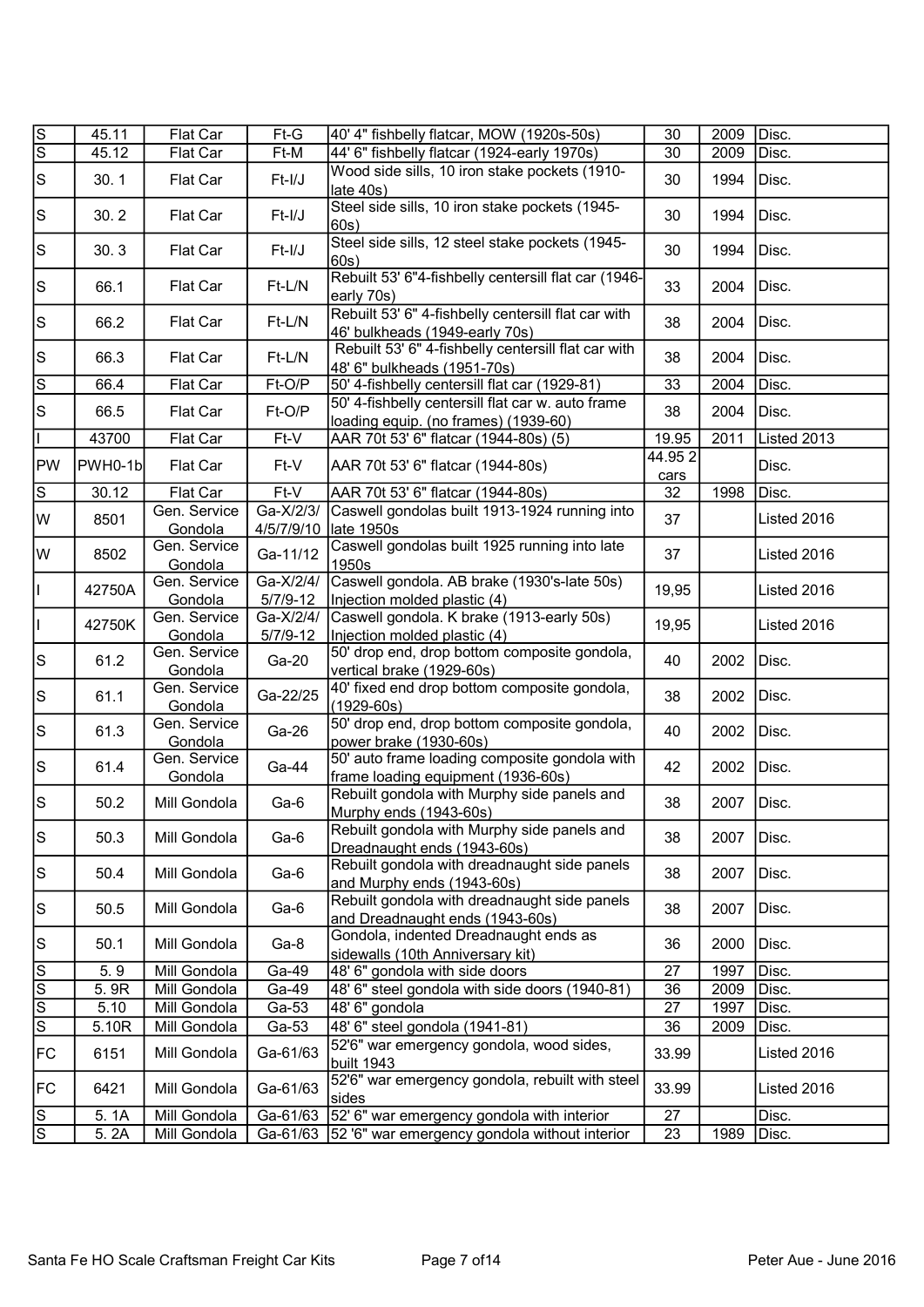| ls                                         | 5.3A        | Mill Gondola      | Ga-61/63           | 52 '6" war emergency gondola without interior,<br>rebuilt with steel sides                              | 23    | 1990 | Disc.                             |
|--------------------------------------------|-------------|-------------------|--------------------|---------------------------------------------------------------------------------------------------------|-------|------|-----------------------------------|
| $\mathbb S$                                | 70.13       | Mill Gondola      | Ga-<br>68/69/80    | 52' IL riveted fishbelly side, drop end gondola,<br>wood floor (1948-80s)                               | 36    |      | Disc.                             |
| $\mathbf S$                                | 70.14       | Mill Gondola      | Ga-87              | 52' IL welded fishbelly side, drop end gondola,<br>wood floor (1954-80s)                                | 36    |      | Disc.                             |
|                                            | 42199       | Hopper            | Ga-54              | 34' steel 2-bay offset side cross hopper                                                                | 24,95 |      | Listed 2016                       |
| $\mathsf{S}% _{\mathcal{A}}^{\alpha\beta}$ | <b>MK.1</b> | Covered<br>Hopper | Ga-24              | Roof and roof hatches to convert Stewart open<br>hoppers into covered hoppers (late 1940s)              | Gift  | 1999 |                                   |
|                                            | 43699       | Covered<br>Hopper | Ga-52              | 1958 Cu. Ft. GATC Covered Hoppers                                                                       | 19.95 |      | Listed 2016                       |
|                                            | 43698       | Covered<br>Hopper | Ga-58/<br>65/67/71 | 1958 Cu. Ft. GATC Covered Hoppers                                                                       | 19.95 |      | Listed 2016                       |
| lw                                         | 10861       | Ice Cars          | $Rr-Q$             | Converted from Rr-Q Reefers in 1940 (1940-<br>1953)                                                     | 42    |      | Listed 2016                       |
| lw                                         | 10862       | Ice Cars          | $Rr-R$             | Converted from Rr-R Reefers in late 1930s<br>(late 1930s-1957)                                          | 42    |      | Listed 2016                       |
| W                                          | 10863       | Ice Cars          | $Rr-S$             | Converted from Rr-S Reefers in late 1930s<br>(late 1930s-1957)                                          | 42    |      | Listed 2016                       |
| lw                                         | 10864       | Ice Cars          | Rr-T/U             | Converted from Rr-T/U Reefers in late 1930s<br>(late 1930s-1957)                                        | 42    |      | Listed 2016                       |
| W                                          | 3701        | Ice Cars          | $le-X$             | Converted from Bx-3/6 Box Cars in 1953/54<br>and from Bx-3 Salt Cars in 1958                            | 34    |      | Listed 2016                       |
| W                                          | 10801       | Reefer            | Rr-Q               | 41' truss rod reefer 1909 - 1936                                                                        | 43    |      | Listed 2016                       |
| lw                                         | 10851       | Reefer            | Rr-Q               | 41' truss rod reefer with safety appliances<br>1920s - mid 1930s                                        | 43    |      | Listed 2016                       |
| W                                          | 10802       | Reefer            | $Rr-R$             | 41' truss rod reefer 1910 - 1936                                                                        | 43    |      | Listed 2016                       |
| lw                                         | 10852       | Reefer            | $Rr-R$             | 41' truss rod reefer with safety appliances<br>1920s - mid 1930s                                        | 43    |      | Listed 2016                       |
| W                                          | 10855       | Reefer            | $Rr-Q/R$           | 41' truss rod reefer with safety appliances and<br>tall door 1920s - mid 1930s                          | 43    |      | Listed 2016                       |
| $\overline{W}$                             | 10803       | Reefer            | $Rr-S$             | 41' truss rod reefer 1912 - 1936                                                                        | 43    |      | Listed 2016                       |
| lw                                         | 10853       | Reefer            | $Rr-S$             | 41' truss rod reefer repainted in 1920s and 30s<br>running to 1936                                      | 43    |      | Listed 2016                       |
| lw                                         | 10857       | Reefer            | $Rr-S$             | 41' truss rod reefer repaired with standard<br>hatches 1920s - 1936                                     | 43    |      | Listed 2016                       |
| W                                          | 10804       | Reefer            | Rr-T/U/V           | 41' truss rod reefer 1915 - 1947                                                                        | 43    |      | Listed 2016                       |
| lw.                                        | 10854       | Reefer            | Rr-T/U/V           | 41' truss rod reefer repainted in 1920s and 30s<br>running to 1942                                      | 43    |      | Listed 2016                       |
| W                                          | 10858       | Reefer            | Rr-T/U/V           | 41' truss rod reefer repaired with standard<br>hatches 1920s - 1942                                     | 43    |      | Listed 2016                       |
| W                                          | 8601        | Reefer            | Rr-W               | USRA design built 1920-21 running to 1946                                                               | 42    |      | Listed 2016                       |
| W                                          | 8602        | Reefer            | $Rr-X$             | USRA design built 1922 running to 1949                                                                  | 42    |      | Listed 2016                       |
| W                                          | 8603        | Reefer            | RrY/2/3/4          | USRA design built 1923 running to 1950                                                                  | 42    |      | Listed 2016                       |
| $\mathbb S$                                | 16.1        | Reefer            | Rr-5-9/11          | Wood reefer with metal sheathed roof (1920s-<br>$ 55\rangle$                                            | 25    | 1992 | Disc. -<br>Replacement<br>16.4/5  |
| $\mathbb S$                                | 16.2        | Reefer            | Rr-5-9/11          | Wood reefer with paneled steel roof (1940s-55)                                                          | 25    | 1992 | Disc. -<br>Replacement<br>16.6-13 |
| $\mathbb S$                                | 16.4 R      | Reefer            | Rr-5-9/11          | Wood Reefer with metal sheated roof,<br>KC/horiz. Wheel/Ajax hand brake, orig. decals<br>$(1927 - 40s)$ | 38    | 2007 | Disc.                             |
| $\mathbb S$                                | 16.5 R      | Reefer            | Rr-5-9/11          | Wood Reefer with metal sheated wood roof,<br>straight map/Grand Canyon decals (1940-50s)                | 38    | 2007 | Disc.                             |
| $\mathbb S$                                | 16.6 R      | Reefer            | Rr-5-9/11          | Wood Reefer with replacement paneled steel<br>roof, original decals (1938-40s)                          | 38    | 2007 | Disc.                             |
|                                            |             |                   |                    |                                                                                                         |       |      |                                   |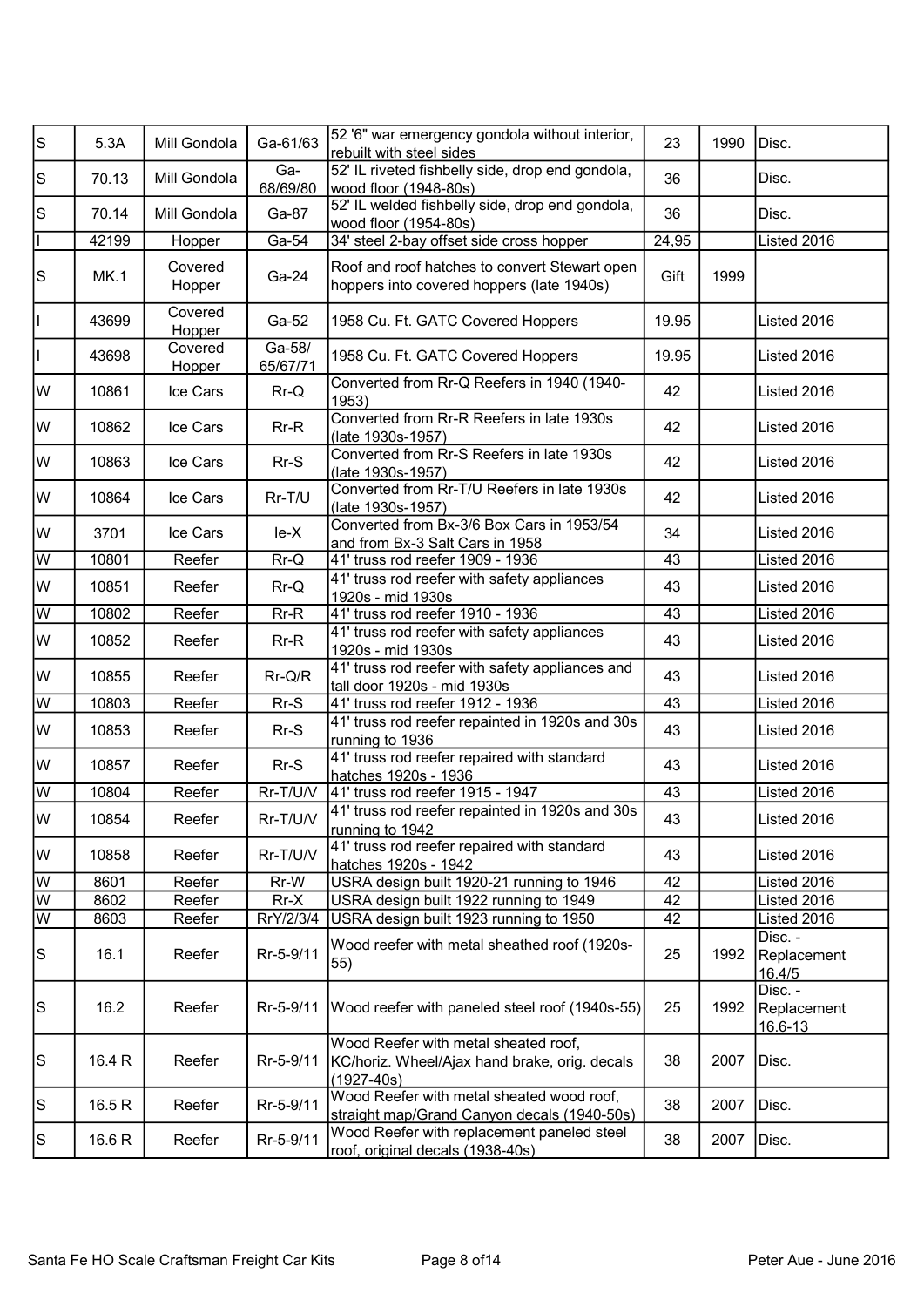| $\mathbb S$                                                                               | 16.7 R  | Reefer | Rr-5-9/11       | Wood Reefer with replacement paneled steel<br>roof, curved map/Grand Canyon decals (1940-<br>early 50s)                      | 38 | 2007 | Disc. |
|-------------------------------------------------------------------------------------------|---------|--------|-----------------|------------------------------------------------------------------------------------------------------------------------------|----|------|-------|
| ls                                                                                        | 16.8 R  | Reefer | Rr-5-9/11       | Wood Reefer with replacement paneled steel<br>roof, straight map/Grand Canyon decals (1940-<br>50s)                          | 38 | 2007 | Disc. |
| $\mathbb S$                                                                               | 16.9 R  | Reefer | Rr-5-9/11       | Wood Reefer with replacement paneled steel<br>roof, straight map/Super Chief decals (1940-<br>50s)                           | 38 | 2007 | Disc. |
| s                                                                                         | 16.10 R | Reefer | Rr-5-9/11       | Wood Reefer with replacement paneled steel<br>roof, straight map/Scout decals (1940-50s)                                     | 38 | 2007 | Disc. |
| $\mathbb S$                                                                               | 16.11 R | Reefer | Rr-5-9/11       | Wood Reefer with replacement paneled steel<br>roof, straight map/Chief decals (1940-50s)                                     | 38 | 2007 | Disc. |
| $\mathbb S$                                                                               | 16.12R  | Reefer | Rr-5-9/11       | Wood Reefer with replacement paneled steel<br>roof, Ship and Travel/Grand Canyon decals<br>$(1947 - 50s)$                    | 38 | 2007 | Disc. |
| $\mathbb S$                                                                               | 16.13R  | Reefer | Rr-5-9/11       | Wood Reefer with replacement paneled steel<br>roof, Ship and Travel/Texas Chief decals (1947-<br>50s)                        | 38 | 2007 | Disc. |
| $\mathbb S$                                                                               | 90.1    | Reefer | Rr-17/26        | Rebuilt 50' super insulated with paneled steel<br>roof, wood ends & sides, pre-map decals (1936-<br>$ 40s\rangle$            | 42 | 2009 | Disc. |
| $\mathbb S$                                                                               | 90.2    | Reefer | Rr-<br>17/26/37 | Rebuilt 50' super insulated with paneled steel<br>roof, wood ends & sides, Map/Super Chief<br>decals (1941-50s)              | 42 | 2009 | Disc. |
| $\mathbb S$                                                                               | 90.3    | Reefer | Rr-<br>17/26/37 | Rebuilt 50' super insulated with paneled steel<br>roof, wood ends & sides, Map/Grand Canyon<br>decals (1941-50s)             | 42 | 2009 | Disc. |
| $\mathsf{S}% _{\mathcal{A}}^{\alpha\beta}$                                                | 90.4    | Reefer | Rr-<br>17/26/37 | Rebuilt 50' super insulated with paneled steel<br>roof, wood ends & sides, Map/Scout decals<br>(1941-50s)                    | 42 | 2009 | Disc. |
| $\mathbb S$                                                                               | 90.5    | Reefer | Rr-<br>17/26/37 | Rebuilt 50' super insulated with paneled steel<br>roof, wood ends & sides, Map/El Capitan<br>decals (1941-50s)               | 42 | 2009 | Disc. |
| $\mathsf{S}% _{\mathcal{A}}\left( t\right) \equiv\mathsf{S}_{\mathcal{A}}\left( t\right)$ | 90.6    | Reefer | Rr-<br>17/26/37 | Rebuilt 50' super insulated with paneled steel<br>roof, wood ends & sides, Ship and<br>Travel/Super Chief decals (1947-60s)  | 42 | 2009 | Disc. |
| $\mathbb S$                                                                               | 90.7    | Reefer | Rr-<br>17/26/37 | Rebuilt 50' super insulated with paneled steel<br>roof, wood ends & sides, Ship and<br>Travel/Grand Canyon decals (1947-60s) | 42 | 2009 | Disc. |
| ls                                                                                        | 89.1    | Reefer | <b>Rr-18</b>    | Rebuilt 40' with paneled steel roof, wood ends<br>& sides, pre-map decals (1935-40s)                                         | 38 | 2009 | Disc. |
| $\mathbb S$                                                                               | 89.2    | Reefer | <b>Rr-18</b>    | Rebuilt 40' with paneled steel roof, wood ends<br>& sides, Map/Super Chief decals (1941-50s)                                 | 38 | 2009 | Disc. |
| $\mathbb S$                                                                               | 89.3    | Reefer | <b>Rr-18</b>    | Rebuilt 40' with paneled steel roof, wood ends<br>& sides, Map/Grand Canyon decals (1941-50s)                                | 38 | 2009 | Disc. |
| $\mathbb S$                                                                               | 89.4    | Reefer | <b>Rr-18</b>    | Rebuilt 40' with paneled steel roof, wood ends<br>& sides, Map/Chief decals (1941-50s)                                       | 38 | 2009 | Disc. |
| $\mathbb S$                                                                               | 89.5    | Reefer | <b>Rr-18</b>    | Rebuilt 40' with paneled steel roof, wood ends<br>& sides, Map/Scout decals (1941-50s)                                       | 38 | 2009 | Disc. |
| $\mathbb S$                                                                               | 89.6    | Reefer | <b>Rr-18</b>    | Rebuilt 40' with paneled steel roof, wood ends<br>& sides, Ship and Travel/Chief decals (1947-<br>60s)                       | 38 | 2009 | Disc. |
| $\mathbb S$                                                                               | 89.7    | Reefer | <b>Rr-18</b>    | Rebuilt 40' with paneled steel roof, wood ends<br>& sides, Ship and Travel/Grand Canyon decals<br>$(1947 - 60s)$             | 38 | 2009 | Disc. |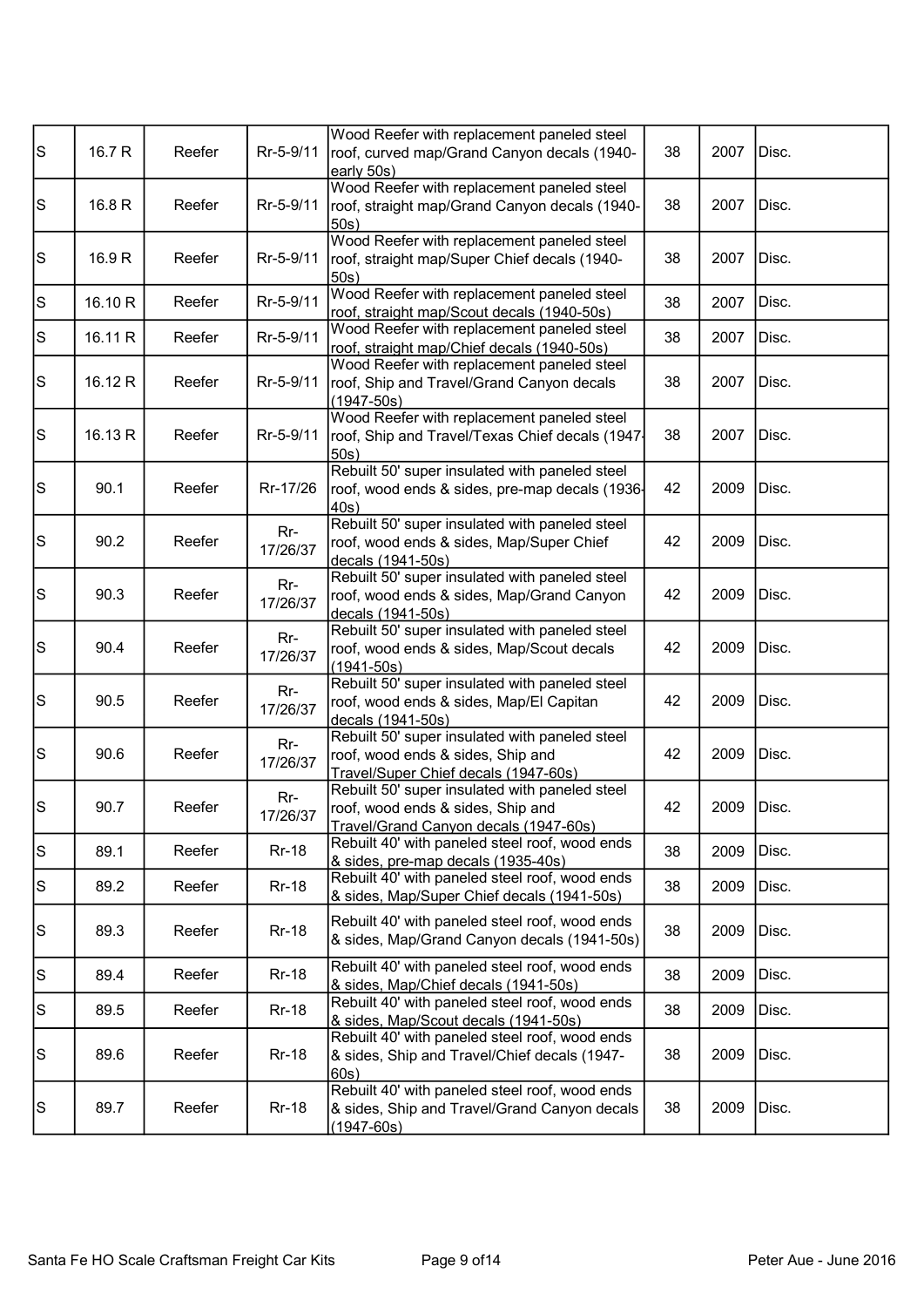| П         | 41199        | Reefer | $Rr-$<br>19/23/25/<br>27/28/32 | USRA Rebuilds 1935 running into early 60s.<br>Injection molded plastic (4)                                                                   | 19,95 |       | Listed 2016              |
|-----------|--------------|--------|--------------------------------|----------------------------------------------------------------------------------------------------------------------------------------------|-------|-------|--------------------------|
| $\vert$ S | <b>MK.18</b> | Reefer | <b>Rr-19</b>                   | Rr-19 reefer rebuild. For 1st 2 rebuilds, flat<br>plate ends, side supports, decals for<br>Intermountain reefer                              | 10    | 2005  | Private Stock Car        |
| $\vert$ S | 68.1         | Reefer | $Rr-20$                        | No. 6000 dry ice reefer w/ 3 sliding doors,<br><b>ATSF black &amp; white decals</b>                                                          | 34    | 2004  | Disc.                    |
| S         | 68.2         | Reefer | <b>Rr-20</b>                   | No. 6001-6005 dry ice reefer w/ 3 hinged<br>doors, ATSF black & white decals & Spencer<br>Chemical decals                                    | 34    | 2004  | Disc.                    |
| $\vert$ S | 68.3         | Reefer | <b>Rr-20</b>                   | No. 6007-6012 dry ice reefer w/ 4 hinged<br>doors, ATSF black & white decals                                                                 | 34    | 2004  | Disc.                    |
| $\vert$ S | 16.3         | Reefer | $Rr-20$                        | Rr-20 dry ice reefer rebuilt 1949 with Morton<br>walkway                                                                                     | 28    | 1993? | Disc.                    |
| S         | 28.1         | Reefer | <b>Rr-21</b>                   | Steel reefer early Duryea underframe, pre-map<br>decals (1937-early 50s)                                                                     | 27    | 1994  | Disc.                    |
| $\vert$ S | 28.2         | Reefer | <b>Rr-21</b>                   | Steel reefer early Duryea underframe, straight<br>map decals (1940-mid 50s)                                                                  | 27    | 1994  | Disc.                    |
| S         | 28.3         | Reefer | <b>Rr-21</b>                   | Steel reefer early Duryea underframe, Ship and<br>Travel decals (1947-late 60s)                                                              | 27    | 1994  | Disc.                    |
| $\vert$ S | MK.19        | Reefer | $Rr-22$                        | Rr-22 reefer conversion for new Athearn SFRD<br>reefer                                                                                       | 12    | 2007  | <b>Private Stock Car</b> |
| $\vert$ S | 28.4         | Reefer | <b>Rr-29</b>                   | Steel reefer late Duryea underframe, curved<br>map decals (1940-early 50s)                                                                   | 27    | 1994  | Disc.                    |
| $\vert$ S | 28.5         | Reefer | <b>Rr-29</b>                   | Steel reefer late Duryea underframe, straight<br>map decals (1940-mid 50s)                                                                   | 27    | 1994  | Disc.                    |
| $\vert$ S | 28.6         | Reefer | <b>Rr-29</b>                   | Steel reefer late Duryea underframe, Ship and<br>Travel decals (1947-late 60s)                                                               | 27    | 1994  | Disc.                    |
| S         | 74.1         | Reefer | Rr-35/<br>36/39/40             | Rebuilt steel reefer with 4/4 Dreadnaught ends,<br>steel Gypsum roofwalk map/Super Chief<br>decals (1944-mid 50s)                            | 37    | 2006  | Disc.                    |
| S         | 74.2         | Reefer | Rr-35/<br>36/39/40             | Rebuilt steel reefer with 4/4 Dreadnaught ends,<br>steel Gypsum roofwalk map/Chief decals (1944-<br>mid 50s)                                 | 37    | 2006  | Disc.                    |
| $\vert$ S | 74.3         | Reefer | Rr-35/<br>36/39/40             | Rebuilt steel reefer with 4/4 Dreadnaught ends,<br>steel Gypsum roofwalk map/Grand Canyon<br>decals (1944-mid 50s)                           | 37    | 2006  | Disc.                    |
| ls        | 74.4         | Reefer | Rr-35/<br>36/39/40             | Rebuilt steel reefer with 4/4 Dreadnaught ends,<br>steel Gypsum roofwalk map/Scout decals<br>$(1944 - mid 50s)$                              | 37    | 2006  | Disc.                    |
| S         | 74.5         | Reefer | Rr-35/<br>36/39/40             | Rebuilt steel reefer with 4/4 Dreadnaught ends,<br>steel Gypsum roofwalk map/El Capitan decals<br>(1944-mid 50s)                             | 37    | 2006  | Disc.                    |
| S         | 74.6         | Reefer | Rr-35/<br>36/39/40             | Rebuilt steel reefer with 4/4 Dreadnaught ends,<br>steel Gypsum roofwalk map/Texas Chief<br>decals (1944-mid 50s)                            | 37    | 2006  | Disc.                    |
| S         | 74.7         | Reefer | $Rr-43$                        | Rebuilt steel reefer with 3/3 improved<br>Dreadnaught ends, steel Morton roofwalk, Ship<br>and Travel/Super Chief decals (1947-early<br>70s) | 37    | 2006  | Disc.                    |
| S         | 74.8         | Reefer | <b>Rr-43</b>                   | Rebuilt steel reefer with 3/3 improved<br>Dreadnaught ends, steel Morton roofwalk, Ship<br>and Travel/Chief decals (1947-early 70s)          | 37    | 2006  | Disc.                    |
| S         | 74.9         | Reefer | $Rr-43$                        | Rebuilt steel reefer with 3/3 improved<br>Dreadnaught ends, steel Morton roofwalk, Ship<br>and Travel/Grand Canyon decals (1947-early<br>70s | 37    | 2006  | Disc.                    |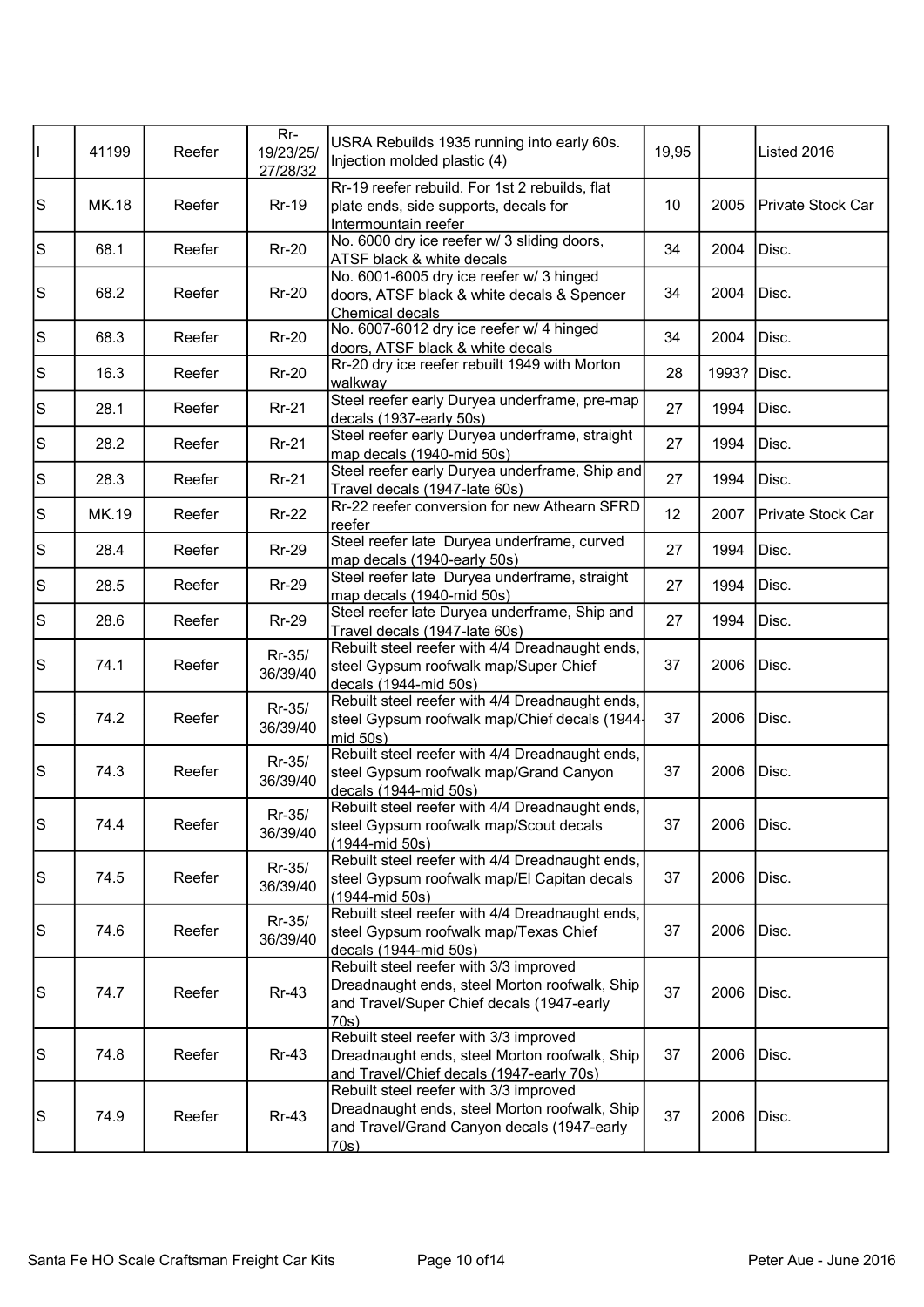| s                                                                                         | 94.1  | Reefer | <b>Rr-44</b>    | 8 panel steel reefer, Morton roofwalk, straight<br>map/Chief decals (1946-50s)                                                                                          | 42 | 2010 | Disc. |
|-------------------------------------------------------------------------------------------|-------|--------|-----------------|-------------------------------------------------------------------------------------------------------------------------------------------------------------------------|----|------|-------|
| $\mathbb S$                                                                               | 94.2  | Reefer | <b>Rr-44</b>    | 8 panel steel reefer, Morton roofwalk, straight<br>map/Scout decals (1946-50s)                                                                                          | 42 | 2010 | Disc. |
| $\mathbb S$                                                                               | 94.3  | Reefer | <b>Rr-44</b>    | 8 panel steel reefer, Morton roofwalk, straight<br>Ship and Travel/Chief decals (1947-60s)                                                                              | 42 | 2010 | Disc. |
| $\mathbb S$                                                                               | 94.4  | Reefer | <b>Rr-44</b>    | 8 panel steel reefer, Morton roofwalk, straight<br>Ship and Travel/El Capitan decals (1947-60s)                                                                         | 42 | 2010 | Disc. |
| $\mathbb S$                                                                               | 94.5  | Reefer | <b>Rr-44</b>    | 8 panel steel reefer, Morton roofwalk, straight<br>Ship and Travel/SF Chief decals (1954-60s)                                                                           | 42 | 2010 | Disc. |
| $\mathbb S$                                                                               | 74.10 | Reefer | <b>Rr-45</b>    | Rebuilt steel reefer with 3/3 improved<br>Dreadnaught ends, steel Apex roofwalk, Ship<br>and Travel/Super Chief decals (1948-early<br>70s)                              | 37 | 2006 | Disc. |
| ls                                                                                        | 74.11 | Reefer | <b>Rr-45</b>    | Rebuilt steel reefer with 3/3 improved<br>Dreadnaught ends, steel Apex roofwalk, Ship<br>and Travel/Chief decals (1948-early 70s)                                       | 37 | 2006 | Disc. |
| $\mathbb S$                                                                               | 74.12 | Reefer | <b>Rr-45</b>    | Rebuilt steel reefer with 3/3 improved<br>Dreadnaught ends, steel Apex roofwalk, Ship<br>and Travel/El Capitan decals (1948-early 70s)                                  | 37 | 2006 | Disc. |
| $\mathbb S$                                                                               | 74.13 | Reefer | <b>Rr-46</b>    | Rebuilt steel reefer with 3/3 improved<br>Dreadnaught ends, steel Morton roofwalk, Ship<br>and Travel/Grand Canyon decals (1949-early<br>70s)                           | 37 | 2006 | Disc. |
| $\mathbb S$                                                                               | 74.14 | Reefer | <b>Rr-46</b>    | Rebuilt steel reefer with 3/3 improved<br>Dreadnaught ends, steel Morton roofwalk, Ship<br>and Travel/Texas Chief decals (1949-early<br>70s)                            | 37 | 2006 | Disc. |
| $\mathsf{S}% _{\mathcal{A}}\left( t\right) \equiv\mathsf{S}_{\mathcal{A}}\left( t\right)$ | 43.1  | Reefer | Rr-47/52        | Steel reefer with 3/4 improved D' naught ends,<br>plug doors, diagonal panel roof, transco steel<br>roofwalk, Ship and Travel/ Grand Canyon<br>decals (1951-early 70s)  | 32 | 1998 | Disc. |
| $\mathsf{S}% _{\mathcal{A}}\left( t\right) \equiv\mathsf{S}_{\mathcal{A}}\left( t\right)$ | 74.15 | Reefer | <b>Rr-48</b>    | Rebuilt steel reefer with plug doors, diagonal<br>panel roof, steel Transco roofwalk, Ship and<br>Travel/Super Chief decals (1950-early 70s)                            | 37 | 2006 | Disc. |
| $\mathbb S$                                                                               | 74.16 | Reefer | <b>Rr-48</b>    | Rebuilt steel reefer with plug doors, diagonal<br>panel roof, steel Transco roofwalk, Ship and<br>Travel/Texas Chief decals (1950-early 70s)                            | 37 | 2006 | Disc. |
| $\mathbb S$                                                                               | 74.17 | Reefer | <b>Rr-48</b>    | Rebuilt steel reefer with plug doors, diagonal<br>panel roof, steel Transco roofwalk, Ship and<br>Travel/Grand Canyon decals (1950-early 70s)                           | 37 | 2007 | Disc. |
| $\mathbb S$                                                                               | 74.18 | Reefer | <b>Rr-48</b>    | Rebuilt steel reefer with plug doors, diagonal<br>panel roof, steel Transco roofwalk, Ship and<br>Travel/El Capitan decals (1950-early 70s)                             | 37 | 2007 | Disc. |
| $\mathbb S$                                                                               | 74.19 | Reefer | <b>Rr-48</b>    | Rebuilt steel reefer with plug doors, diagonal<br>panel roof, steel Transco roofwalk, Ship and<br>Travel/Chief decals (1950-early 70s)                                  | 37 | 2007 | Disc. |
| $\mathbf S$                                                                               | 43.2  | Reefer | Rr-49/53        | Rebuilt steel reefer with 3/4 improved D'<br>naught ends, plug doors, rect. panel roofs,<br>steel Apex roofwalks, Ship and Travel/El<br>Capitan decals (1950-early 70s) | 32 | 1998 | Disc. |
| $\mathbb S$                                                                               | 43.3  | Reefer | Rr-<br>50/51/53 | Rebuilt steel reefer with 3/4 improved D'<br>naught ends, plug doors, diag. panel roofs,<br>steel Transco roofwalks, Ship and Travel/Chief<br>(1950-early 70s)          | 32 | 1998 | Disc. |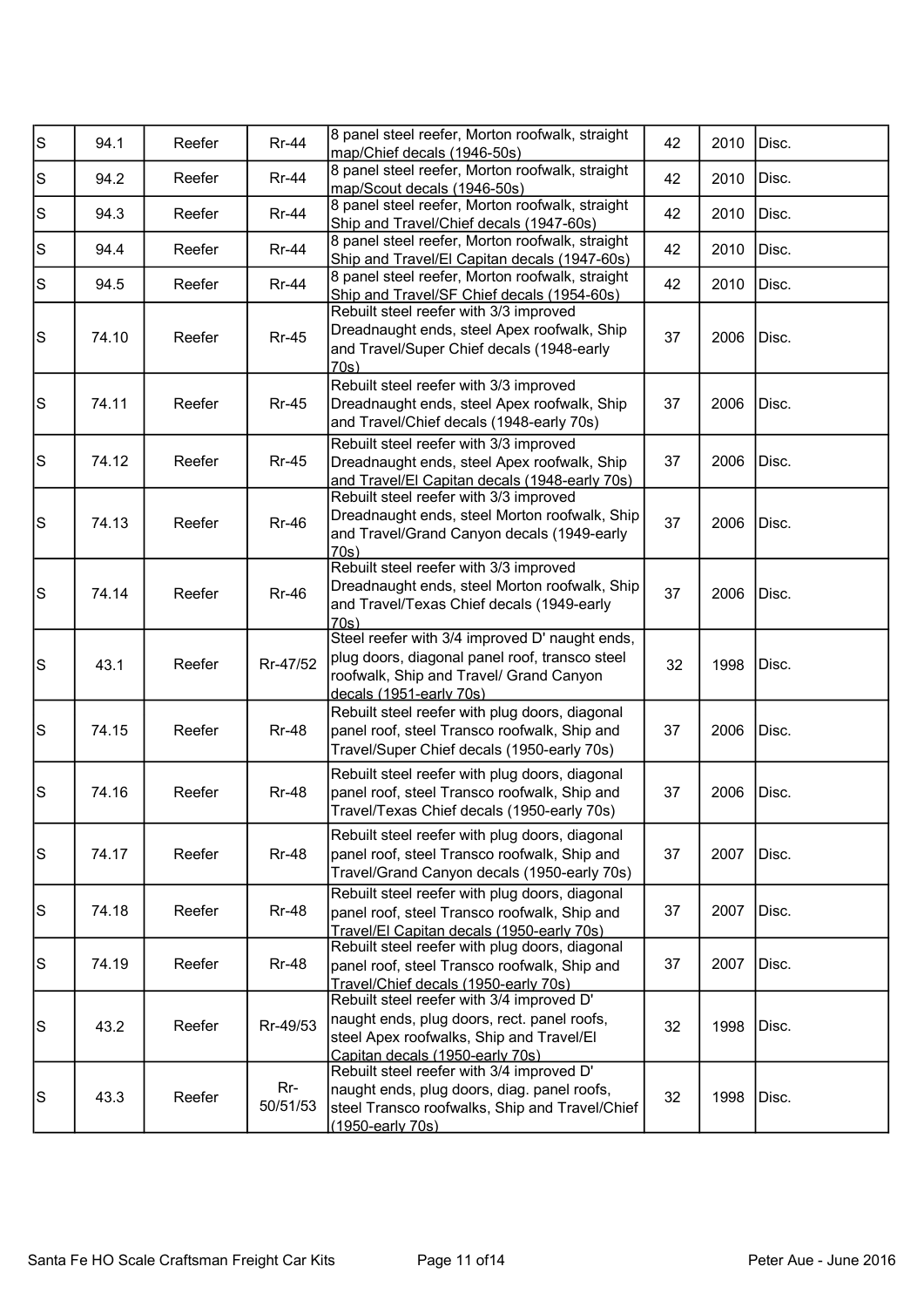| ls.            | 43.4  | Reefer    | <b>Rr-55</b>     | Rebuilt steel reefer with 3/4 improved D'<br>naught ends, plug doors, rect. panel roofs,<br>steel Apex roofwalks, Ship and Travel/Super<br>Chief decals (1954-early 70s) | 32              | 1998 | Disc.                   |
|----------------|-------|-----------|------------------|--------------------------------------------------------------------------------------------------------------------------------------------------------------------------|-----------------|------|-------------------------|
| lw             | 11501 | Stock Car | Sk-L             | Caswell Stock Car as built 1910 running to<br>safety appliances in 1920's                                                                                                | 37              | 2008 | Listed 2016             |
| lw             | 11502 | Stock Car | Sk-L/N/P         | Caswell Stock Car Sk-L with safety appliances,<br>Sk-N/P as built running into early 1950s                                                                               | 37              | 2008 | IListed 2016            |
| W              | 11551 | Stock Car | Sk-L/N/P         | Caswell Stock Car 1935 rebuild                                                                                                                                           | 37              | 2008 | Listed 2016             |
| W              | 11552 | Stock Car | Sk-L/N/P         | Caswell Stock Cars 1942/43 rebuild with AB<br>brakes running into early 1960s                                                                                            | 37              | 2008 | Listed 2016             |
| lw             | 12201 | Stock Car | Sk-M             | Convertible Double Deck Stock Car K-brakes<br>$(1916 - 1940s)$                                                                                                           | 42              |      | 8-2013 Listed 2016      |
| lw             | 12251 | Stock Car | Sk-M             | Convertible Double Deck Stock Car AB-brakes<br>$(1940s-1960)$                                                                                                            | 42              |      | 8-2013 Listed 2016      |
| lw             | 12301 | Stock Car | Sk-O             | Convertible Double Deck Stock Car K-brakes<br>$(1923 - 1940s)$                                                                                                           | 42              |      | 8-2013 Listed 2016      |
| lw             | 12351 | Stock Car | Sk-O             | Convertible Double Deck Stock Car AB-brakes<br>(1940s-1971)                                                                                                              | 42              |      | 8-2013 Listed 2016      |
| ls.            | 56.1  | Stock Car | Sk-Q             | Convertible deck stock car with chain, gear box<br>and operating rod (1928-early 70s)                                                                                    | 33              | 2002 | Disc.                   |
| T              | 42998 | Stock Car | Sk-<br>Q/R/S/T/U | Single deck and convertible deck stock cars.<br>AB brake (1930's-early 70's) Injection molded<br>plastic $(4)$ $(6)$                                                     | 19.95           |      | Listed 2016             |
| $\mathsf{I}$   | 42999 | Stock Car | Sk-<br>Q/R/S/T/U | Single deck and convertible deck stock cars. K<br>brake (1928-early 50s) Injection molded plastic<br>(4)(6)                                                              | 19.95           |      | Listed 2016             |
| ls             | 56.2  | Stock Car | Sk-R             | Single deck stock car with early modified ends                                                                                                                           | $\overline{32}$ | 2002 | Disc.                   |
| $\vert$ S      | 56.3  | Stock Car | Sk-R             | Single deck partition stockcar with small side<br>doors                                                                                                                  | 34              | 2002 | Disc.                   |
| $\vert$ S      | 56.4  | Stock Car | Sk-S             | Convertible deck stock car with chain, gear box<br>and operating rod (1929-early 70s)                                                                                    | 33              | 2002 | Disc.                   |
| $\overline{s}$ | 56.5  | Stock Car | Sk-T             | Single deck stock car with two toe hole ends                                                                                                                             | 32              | 2002 | Disc.                   |
| $\vert$ S      | 56.6  | Stock Car | Sk-U             | Single deck stock car with final end<br>arrangement                                                                                                                      | 32              | 2002 | Disc.                   |
| ls             | 69.5  | Stock Car | Sk-Z             | Rebuilt convertible deck stock car with Murphy<br>metal covered wood roof, chain, gear box and<br>operating rod (1941-71)                                                | 34              | 2005 | Disc.                   |
| lw             | 7601  | Stock Car | $Sk-2$           | Converted from Bx-3/6 1942 - 46 running into<br>early 1970's                                                                                                             | 39              |      | Listed 2016             |
| W              | 7602  | Stock Car | $Sk-3$           | Converted from Bx-3/6 1947/48 running into<br>1970's (1)                                                                                                                 | 39              |      | Listed 2016             |
| S              | 69.6  | Stock Car | $Sk-4$           | ATSF Sk-4 convertible deck Stockcarcar rblt<br>from Fe-P 1949-51, radial Hutchins roof,<br>etched SS roofwalk (1949-73)                                                  | 36              | 2005 | Disc.                   |
| <b>AMB</b>     | 865   | Waycar    | 1082             | Wooden caboose built 1921 - 23 running into<br>early 1960s. Laser-cut wood kit (2)                                                                                       | 46.95           |      |                         |
| AMB            | 875   | Waycar    | 1062             | Wooden side door caboose built 1918 running<br>into early 1950s. Laser-cut wood kit (2)                                                                                  | 54.95           |      |                         |
| ls             | 84.2  | Waycar    | 500              | 500 series peaked roof, non-Duryea<br>underframe, prop. etched SST Morton running<br>board                                                                               | 45              | 2008 | 20th Anniversary<br>Kit |
| ls             | 84.3  | Waycar    | 500              | 500 series peaked roof, non-Duryea<br>underframe, prop. etched SST Apex running<br>board                                                                                 | 45              | 2008 | 20th Anniversary<br>Kit |
| $\vert$ S      | W3.1  | Waycar    | 600              | ATSF 600-999 series 36' "Hollywood" Way Car<br>w/ Murphy roof, indented Murphy ends                                                                                      | 35              | 2002 | <b>Limited Edition</b>  |
|                |       |           |                  |                                                                                                                                                                          |                 |      |                         |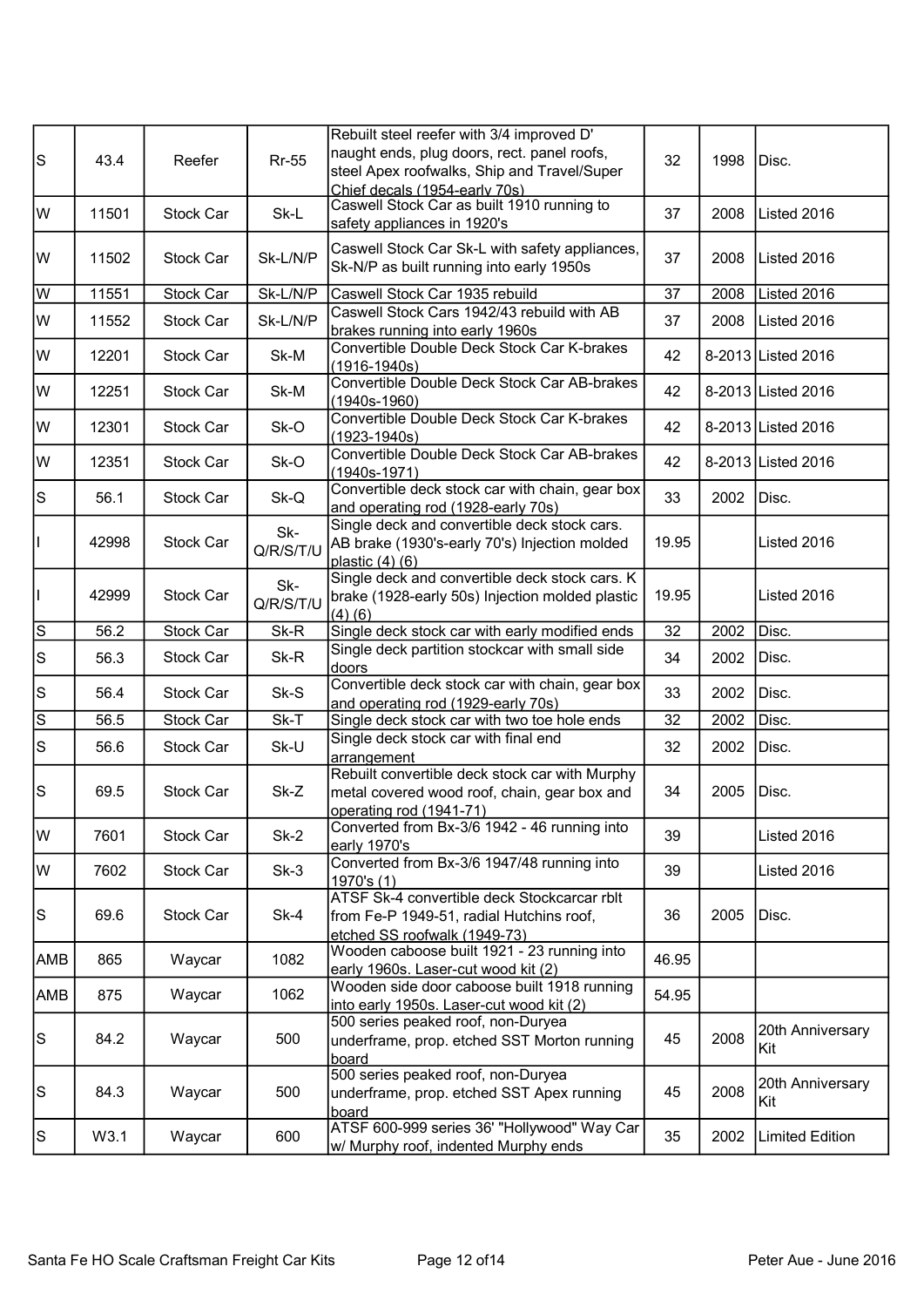| $\vert$ S      | W3.2            | Waycar   | 600                     | ATSF 600-999 series 36' "Hollywood" Way Car<br>w/ roof benches, Murphy roof, indented Murphy<br>ends         | 38    | 2002 | <b>Limited Edition</b>  |
|----------------|-----------------|----------|-------------------------|--------------------------------------------------------------------------------------------------------------|-------|------|-------------------------|
| $\vert$ S      | W3.3            | Waycar   | 600                     | ATSF 600-999 series 36' "Hollywood" Way Car<br>w/ Murphy roof, indented Dreadnaught ends                     | 35    | 2002 | Limited Edition         |
| $\vert$ S      | W3.4            | Waycar   | 600                     | ATSF 600-999 series 36' "Hollywood" Way Car<br>w/ roof benches, Murphy roof, indented<br>Dreadnaught ends    | 38    | 2002 | <b>Limited Edition</b>  |
| H              | <b>CCS 1199</b> | Waycar   | 1500-2200               | Early ATSF steel caboose, round roof,<br>throughout service life (1927-1970) Injection<br>molded plastic (5) | 29.95 | 2009 | Listed 2013             |
| $\vert$ S      | 84.1            | Waycar   | 2201                    | ATSF 2201 series peaked roof, Duryea<br>underframe, prop. etched SST Morton running<br>board                 | 45    | 2008 | 20th Anniversary<br>Kit |
| $\vert$ S      | 30.4            | Work Car | $Ft-I/J$                | Steel side sills, 10 iron stake pockets, MOW<br>decals (1950s-70s)                                           | 20    | 1994 | Disc.                   |
| $\vert$ S      | 30.5            | Work Car | $Ft-I/J$                | Steel side sills, 12 steel stake pockets, MOW<br>decals (1950s-70s)                                          | 20    | 1994 | Disc.                   |
| $\vert$ S      | W2.1            | Work Car | le                      | 11500-299 series 36' Ice Car w/ Murphy roof,<br>indented Murphy ends                                         | 30    | 2002 | <b>Limited Edition</b>  |
| S              | W2.2            | Work Car | le                      | 11500-299 series 36' Ice Car w/ Murphy roof,<br>indented Dreadnaught ends                                    | 30    | 2002 | <b>Limited Edition</b>  |
| lw             | 10861           | Work Car | $le-Q$                  | Rr-Q converted to Company ice service in<br>1930s running into 1960s                                         | 43    |      | Listed 2016             |
| lw             | 10862           | Work Car | $le-R$                  | Rr-R converted to Company ice service bin mid<br>1930s running into 1960s                                    | 43    |      | Listed 2016             |
| lw             | 10863           | Work Car | $le-S$                  | Rr-S converted to Company ice service<br>beginning 1935 running into 1960s                                   | 43    |      | Listed 2016             |
| lw             | 10864           | Work Car | le-T/U                  | Rr-T/U converted to Company ice service<br>beginning 1935 running into 1960s                                 | 43    |      | Listed 2016             |
| lw             | 3701            | Work Car | $le-X$                  | Bx-3 converted to reefer config. For company<br>Ice Service (1953-70s)                                       | 38    |      | Listed 2016             |
| W              | 10864           | Work Car | le-T/U                  | Rr-T/U converted to Company ice service<br>beginning 1935 running into 1960s                                 | 43    |      | Listed 2016             |
| lw             | 8551            | Work Car | Wa-X/2/3/<br>4/5/7/9/10 | Caswell gondola in MOW service (1940s-80s)                                                                   | 37    |      | Listed 2016             |
| W              | 8552            | Work Car | Wa-11/12                | Caswell gondola in MOW service (1940s-80s)                                                                   | 37    |      | Listed 2016             |
| $\overline{s}$ | W.1             | Work Car | Wk                      | AT&SF eight car Workcar train 1940-1950s                                                                     | 250   | 2000 | Disc.                   |
|                |                 |          |                         |                                                                                                              |       |      |                         |

## Remarks

- (2) Decals not included<br>(3) Trucks and couplers
- (3) Trucks and couplers included<br>(4) Trucks and couplers included
- Trucks and couplers included, decals not included
- (5) Trucks included, decals not included
- (6) Microscale Decals 87-1254 recommended Rework needed, see Warbonnet 2005 Q1 & Q2 (Hendrickson)

## **Manufacturers**

- AMB American Model Builders, Inc www.laserkit.com
- FC Funaro&Camerlengo
- www.fandckits.com
- I InterMountain Railway Co.
- http://www.intermountain-railway.com
- PW ProtoWest
	- No information available